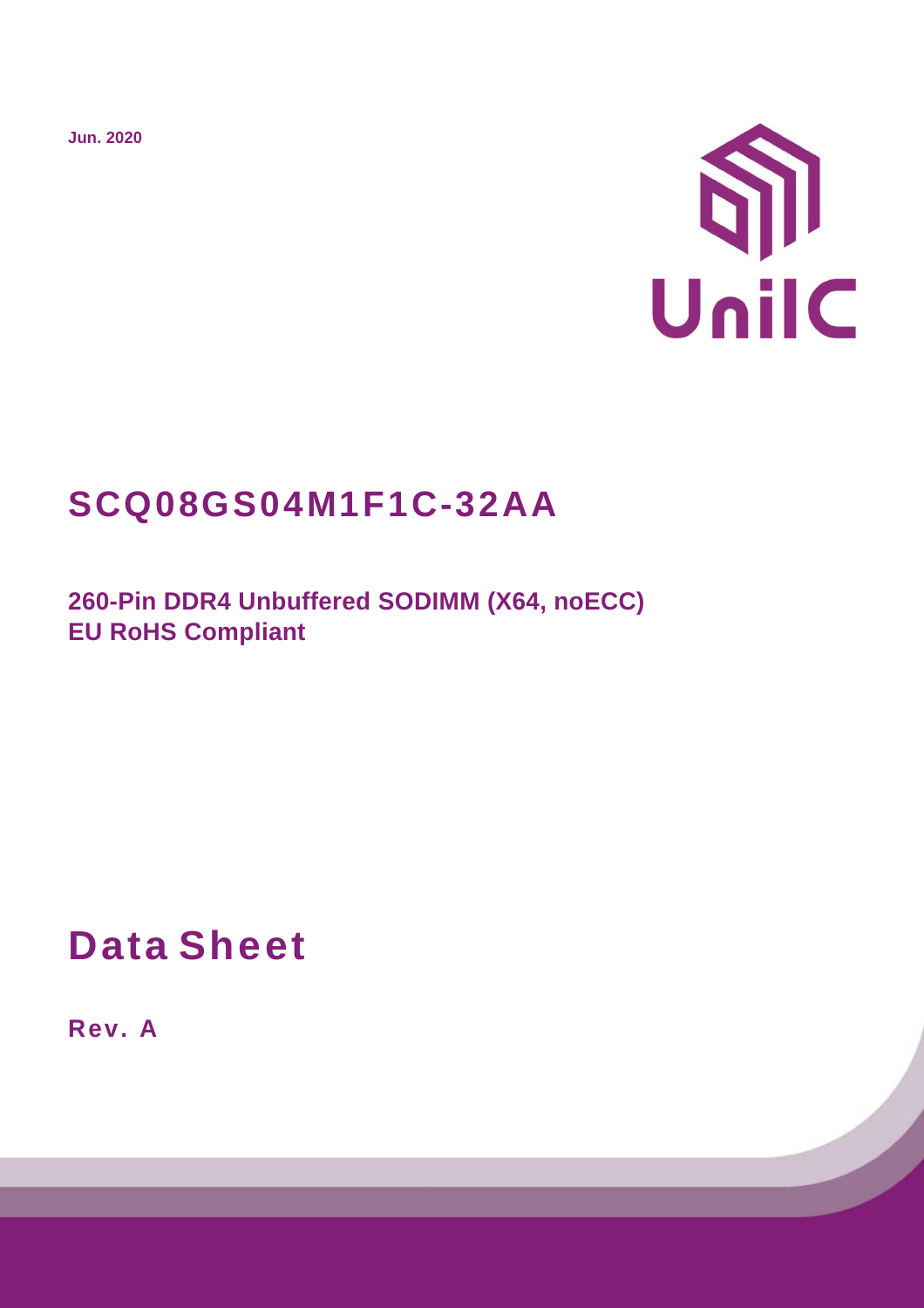

| <b>Revision History</b> |                 |                                              |  |  |  |  |  |
|-------------------------|-----------------|----------------------------------------------|--|--|--|--|--|
| <b>Date</b>             | <b>Revision</b> | Subjects (major changes since last revision) |  |  |  |  |  |
| 2020-06-18              |                 | Initial Release                              |  |  |  |  |  |

### **We Listen to Your Comments**

Any information within this document that you feel is wrong, unclear or missing at all? Your feedback will help us to continuously improve the quality of this document. Please send your proposal (including a reference to this document) to: **[info@unisemicon.com](mailto:info@scsemicon.com)**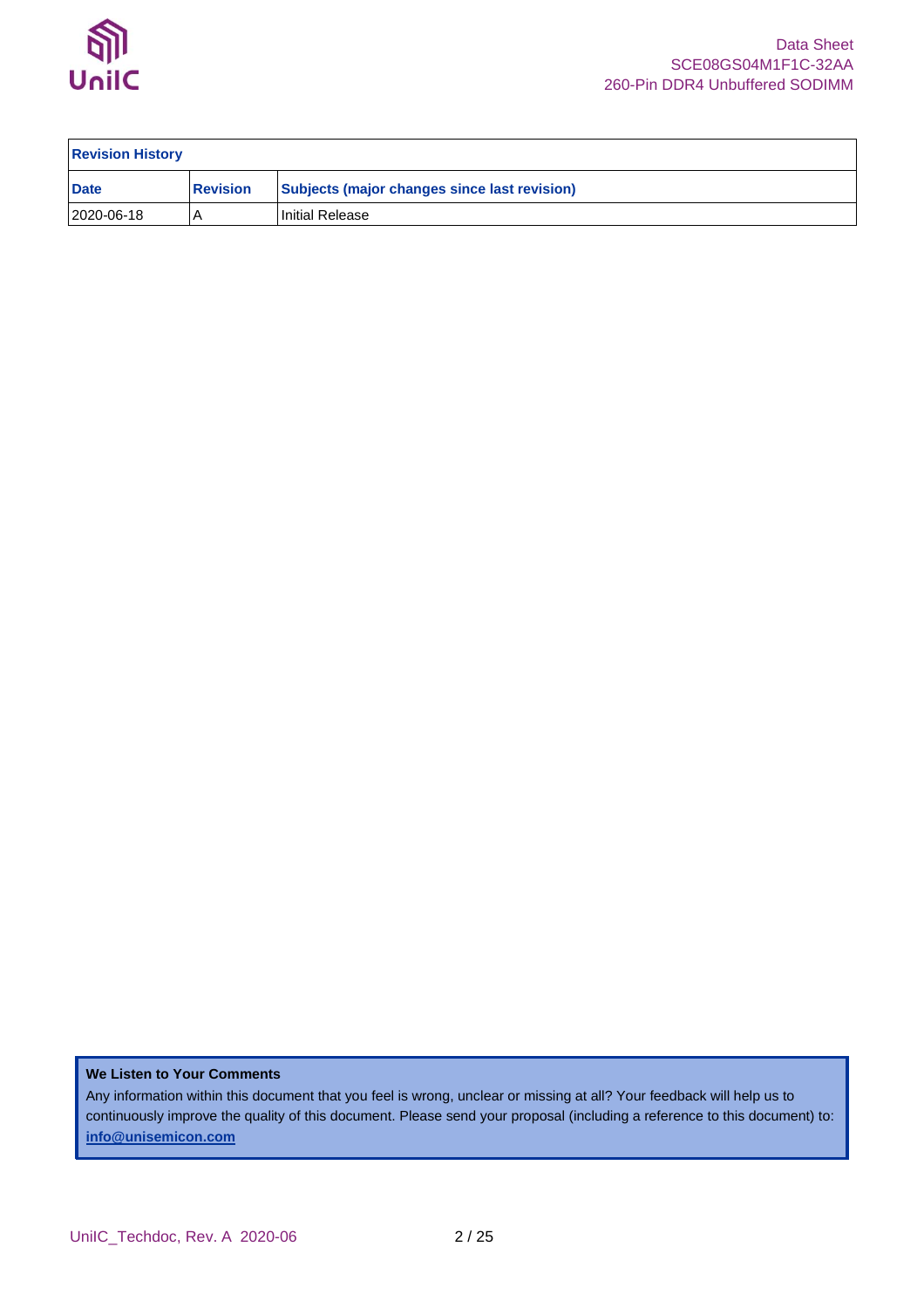

# <span id="page-2-0"></span>**Contents**

| 1              |     |  |
|----------------|-----|--|
|                | 1.1 |  |
|                | 1.2 |  |
| $\overline{2}$ |     |  |
|                | 2.1 |  |
|                |     |  |
| 3              |     |  |
|                | 3.1 |  |
|                | 3.2 |  |
|                | 3.3 |  |
|                | 3.4 |  |
| $\overline{4}$ |     |  |
|                | 4.1 |  |
|                | 4.2 |  |
|                | 4.3 |  |
|                | 4.4 |  |
| 5              |     |  |
|                |     |  |
|                |     |  |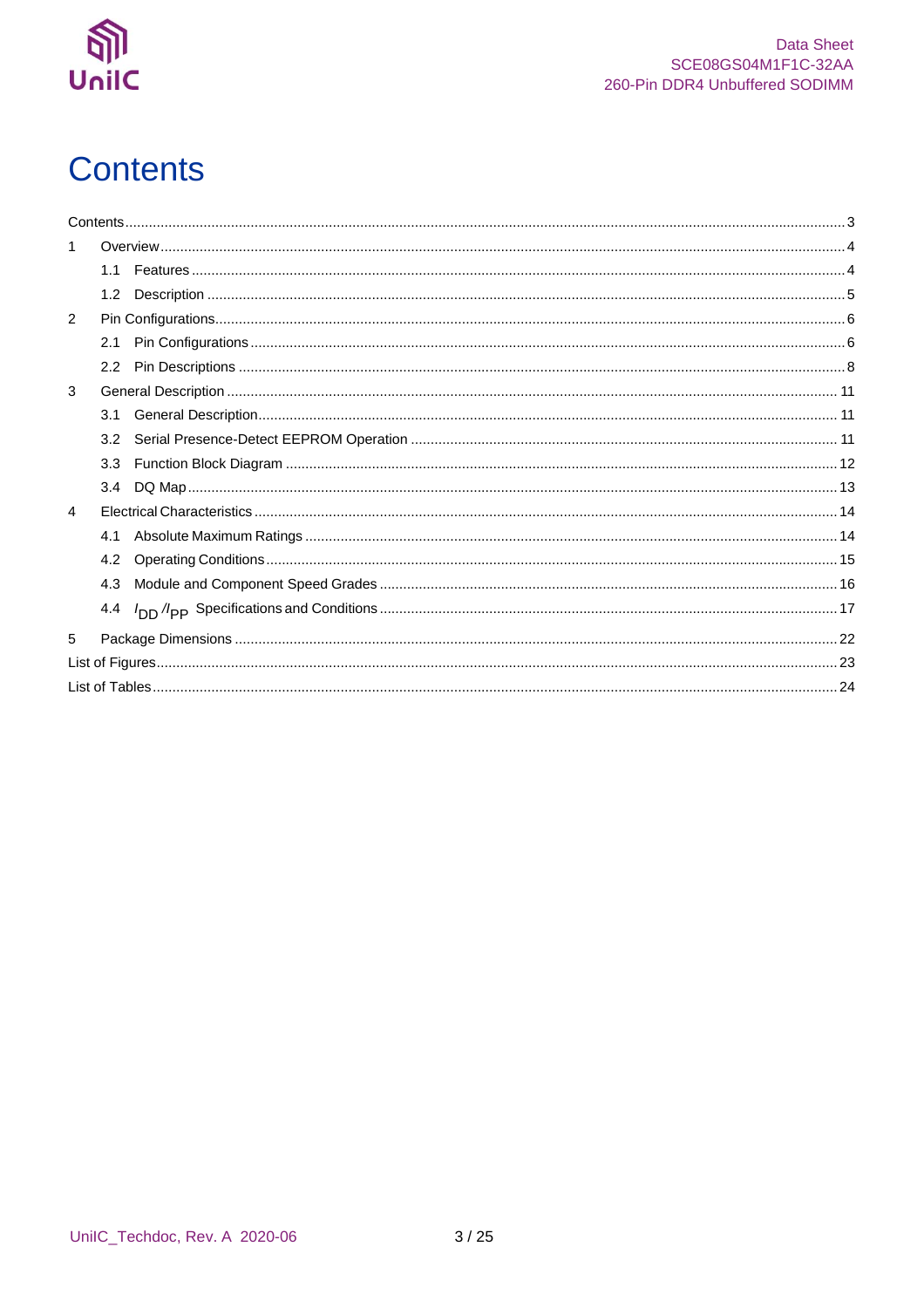

# <span id="page-3-0"></span>1 Overview

This chapter gives an overview of the 260-pin DDR4 Unbuffered SODIMM product family and describes its main characteristics.

## <span id="page-3-1"></span>1.1 Features

- 260-Pin PC4-3200 DDR4 SODIMM.
- Frequency/CAS latency 0.625ns @ CL = 22 (DDR4-3200)
- $\cdot$  VDD = 1.2V  $\pm$ 60mV
- $VPP = 2.5V (2.375V 2.75V)$
- $VDDSPD = 2.5V(NOM)$
- Programmable CAS latency 9,10, 11, 12, 13, 14, 15 and 16, 17, 18,19 20,21,22, and 24 supported
- Programmable additive latency 0, CL-1, and CLsupported (x4/x8 only)
- Programmable CAS Write latency (CWL) = 9, 10, 11, 12, 14, 16,18, 20
- Programmable burst length 4/8 with both nibble sequential and interleave mode
- BL switch on the fly
- Nominal and dynamic on-die termination (ODT) for strobe, and mask signals
- Low-power auto self refresh (LPASR)
- Data bus inversion (DBI) for data bus
- On-die VREFDQ generation and calibration
- 8 internal banks; 2 groups of 4 banks each
- Fixed burst chop (BC) of 4 and burst length (BL) of 8 via the mode register set (MRS)
- Gold edge contacts
- Halogen-free
- Fly-by topology
- Terminated control command and address bus
- Average Refresh Cycle (Tcase of  $0 °C \sim 95 °C$ )
	- $7.8 \,\mu s$  at 0 °C ~ 85 °C
	- 3.9 μs at 85 °C ~ 95 °C

### <span id="page-3-2"></span>**Table 1 - Module Performance Table**

| <b>UnilC Speed Code</b>     |          | $-3200AA$ | <b>Unit</b> | <b>Note</b> |
|-----------------------------|----------|-----------|-------------|-------------|
| <b>DRAM Speed Grade</b>     | $-3200$  | MT/s      |             |             |
| <b>CAS-RCD-RP latencies</b> | 22-22-22 | $t_{CK}$  |             |             |
| Min. RAS-CAS-Delay          | 13.75    | 13.75     | ns          |             |
| Min. Row Precharge Time     | 13.75    | 13.75     | ns          |             |
| Min. Row Active Time        | 32       | ns        |             |             |
| Min. Row Cycle Time         | 45.75    | 45.75     | ns          |             |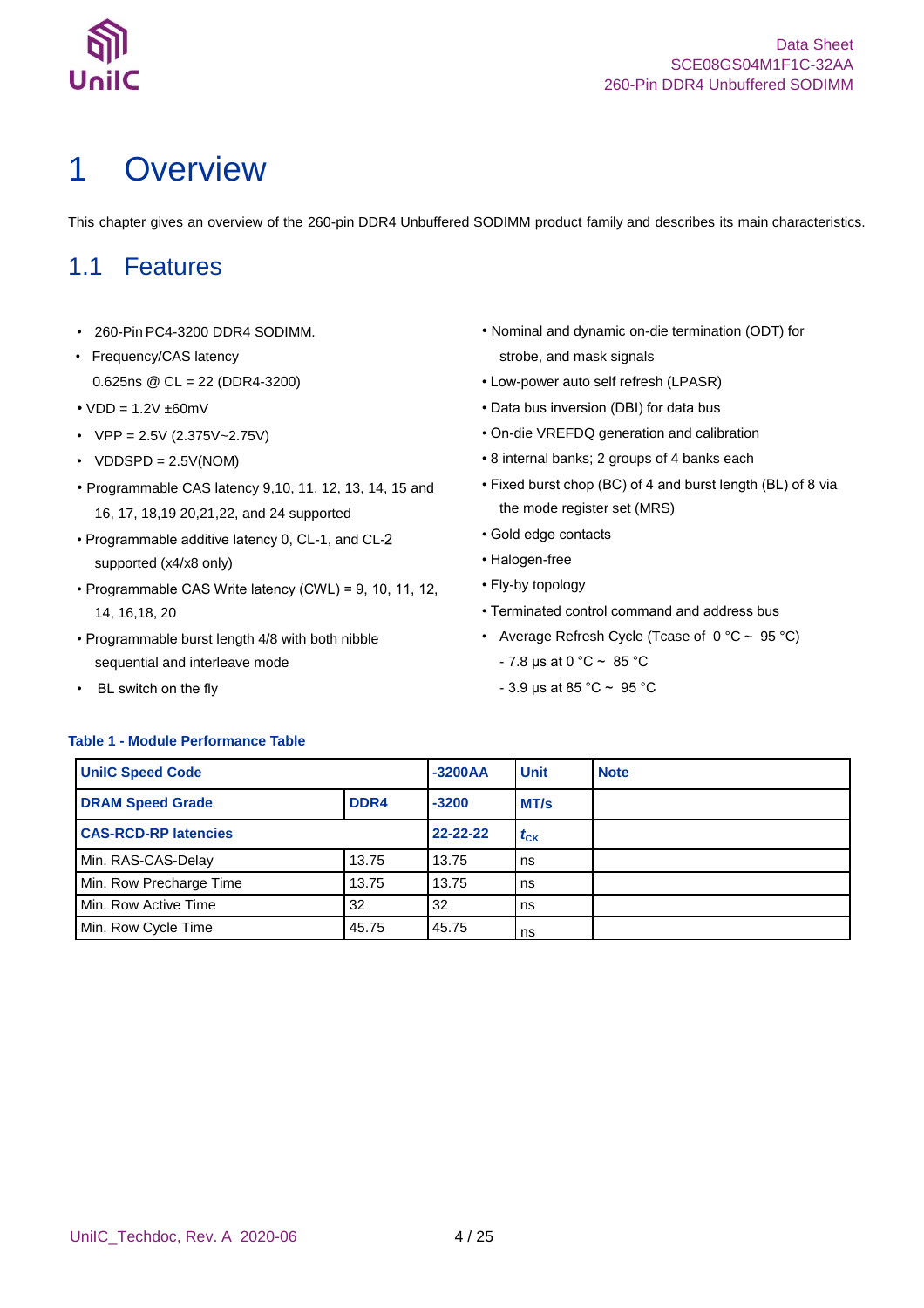

## <span id="page-4-0"></span>1.2 Description

The UniIC 8GB module family is DDR4 Unbuffered SODIMM with 30mm height based on DDR4 technology. DIMMs are intended for mounting into 260-pin connector sockets.

The memory array is designed with 1 6 Gbit Double-Data- Rate-Four (DDR4) Synchronous DRAMs. Decoupling capacitors are mounted on the PCB board. The DIMMs feature serial presence detect based on a serial E <sup>2</sup>PROM device using the 2-pin I<sup>2</sup>C protocol.

#### <span id="page-4-1"></span>**Table 2 - Ordering Information**

| <b>Product Type<sup>1)</sup></b>                    | Compliance Code <sup>2)</sup> | <b>Description</b> | <b>SDRAM Technology</b> |  |
|-----------------------------------------------------|-------------------------------|--------------------|-------------------------|--|
| PC4-3200 (22-22-22)                                 |                               |                    |                         |  |
| ISCE08GS04M1F1C-32AA<br>8GB 1Rx16 PC4-3200-22-22-22 |                               | Rank               | 16Gbit $(x16)$          |  |

1) For detailed information regarding Product Type of UniIC please see chapter "Product Type Nomenclature" of this data sheet.

2) The Compliance Code is printed on the module label and describes the speed grade, for example "PC4-3200-22-22-22" where 3200 means DIMM modules with 3200MHz data frequency and "22-22-22" means Column Address Strobe (CAS) latency=22, Row Column Delay (RCD) latency = 22 and Row Precharge (RP) latency = 22.

### <span id="page-4-2"></span>**Table 3 - Address Format**

| <b>DIMM Density</b>           | 8GB(1Rx16,X64)      |
|-------------------------------|---------------------|
| <b>Row address</b>            | 128K A[16:0]        |
| <b>Column address</b>         | 1K A[9:0]           |
| Device bank group address     | 1 BG[0]             |
| Device bank address per group | 4 BA[1:0]           |
| <b>Device configuration</b>   | 16Gb(1Gx16)         |
| <b>Module rank address</b>    | $1 \text{ CS}$ n[0] |
| <b>Device Quantity</b>        | 4                   |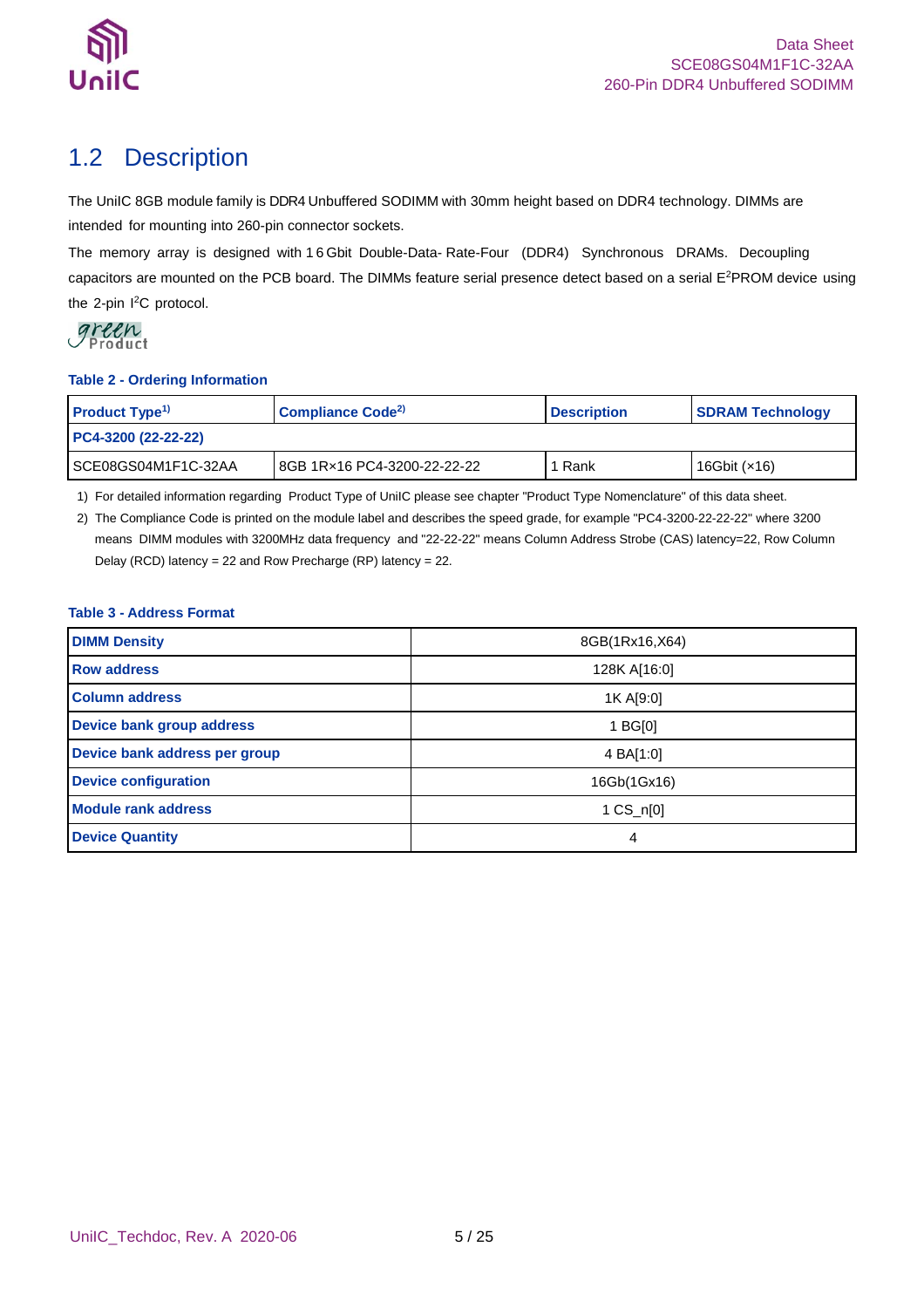

# <span id="page-5-0"></span>2 Pin Configurations

## <span id="page-5-1"></span>2.1 Pin Configurations

The pin configuration of the 260-Pin DDR4 Unbuffered SODIMM is listed by function in **[Table 4](#page-5-2)** (260 pins).

|                | rable + - Fin Conniguration SODIMM (200 pm) |                |                    |     |                        |     |                        |     |                                 |     |                                  |
|----------------|---------------------------------------------|----------------|--------------------|-----|------------------------|-----|------------------------|-----|---------------------------------|-----|----------------------------------|
| Pin            | <b>Front</b>                                | Pin            | <b>Back</b>        | Pin | <b>Front</b>           | Pin | <b>Back</b>            | Pin | <b>Front</b>                    | Pin | <b>Back</b>                      |
| $\mathbf 1$    | <b>VSS</b>                                  | $\overline{2}$ | <b>VSS</b>         | 97  | DQS8_t<br><b>NC</b>    | 98  | <b>VSS</b>             | 193 | <b>VSS</b>                      | 194 | DQ41                             |
| 3              | DQ <sub>5</sub>                             | 4              | DQ4                | 99  | <b>VSS</b>             | 100 | CB <sub>6</sub><br>/NC | 195 | DQ40                            | 196 | <b>VSS</b>                       |
| $\,$ 5 $\,$    | <b>VSS</b>                                  | 6              | <b>VSS</b>         | 101 | CB2,NC                 | 102 | <b>VSS</b>             | 197 | <b>VSS</b>                      | 198 | DQS5_c<br>$NC$                   |
| $\overline{7}$ | DQ1                                         | 8              | DQ0                | 103 | <b>VSS</b>             | 104 | CB7,NC                 | 199 | $DM5_n$<br>/DBI5_n<br><b>NC</b> | 200 | DQS5_t<br>$NC$                   |
| 9              | <b>VSS</b>                                  | 10             | <b>VSS</b>         | 105 | CB <sub>3</sub><br>/NC | 106 | <b>VSS</b>             | 201 | <b>VSS</b>                      | 202 | <b>VSS</b>                       |
| 11             | DQS0_c                                      | 12             | $DMO_n$<br>/DBI0_n | 107 | <b>VSS</b>             | 108 | RESET_n                | 203 | DQ46                            | 204 | <b>DQ47</b>                      |
| 13             | DQS0_t                                      | 14             | <b>VSS</b>         | 109 | CKE0                   | 110 | CKE1                   | 205 | <b>VSS</b>                      | 206 | <b>VSS</b>                       |
| 15             | <b>VSS</b>                                  | 16             | DQ6                | 111 | <b>VDD</b>             | 112 | <b>VDD</b>             | 207 | DQ42                            | 208 | DQ43                             |
| 17             | DQ7                                         | 18             | <b>VSS</b>         | 113 | BG1                    | 114 | $ACT_n$                | 209 | <b>VSS</b>                      | 210 | <b>VSS</b>                       |
| 19             | <b>VSS</b>                                  | 20             | DQ <sub>2</sub>    | 115 | BG <sub>0</sub>        | 116 | ALERT_n                | 211 | DQ52                            | 212 | DQ53                             |
| 21             | DQ3                                         | 22             | <b>VSS</b>         | 117 | <b>VDD</b>             | 118 | <b>VDD</b>             | 213 | <b>VSS</b>                      | 214 | <b>VSS</b>                       |
| 23             | <b>VSS</b>                                  | 24             | DQ12               | 119 | A12                    | 120 | A11                    | 215 | DQ49                            | 216 | DQ48                             |
| 25             | DQ13                                        | 26             | <b>VSS</b>         | 121 | A <sub>9</sub>         | 122 | A7                     | 217 | <b>VSS</b>                      | 218 | <b>VSS</b>                       |
| 27             | <b>VSS</b>                                  | 28             | DQ8                | 123 | <b>VDD</b>             | 124 | <b>VDD</b>             | 219 | DQS6_c<br><b>NC</b>             | 220 | $DM6_n$<br>/DBI6_n<br>${\sf NC}$ |
| 29             | DQ <sub>9</sub>                             | 30             | <b>VSS</b>         | 125 | A8                     | 126 | A <sub>5</sub>         | 221 | DQS6_t<br><b>NC</b>             | 222 | <b>VSS</b>                       |
| 31             | <b>VSS</b>                                  | 32             | DQS1_c             | 127 | A <sub>6</sub>         | 128 | A4                     | 223 | <b>VSS</b>                      | 224 | DQ54                             |
| 33             | $DM1_n$<br>/DBI1_n                          | 34             | $DQS1_t$           | 129 | <b>VDD</b>             | 130 | <b>VDD</b>             | 225 | DQ55                            | 226 | <b>VSS</b>                       |
| 35             | <b>VSS</b>                                  | 36             | <b>VSS</b>         | 131 | A <sub>3</sub>         | 132 | A2                     | 227 | <b>VSS</b>                      | 228 | DQ50                             |
| 37             | DQ15                                        | 38             | <b>DQ14</b>        | 133 | A <sub>1</sub>         | 134 | $EVENT_n$              | 229 | DQ51                            | 230 | <b>VSS</b>                       |
| 39             | <b>VSS</b>                                  | 40             | <b>VSS</b>         | 135 | VDD                    | 136 | <b>VDD</b>             | 231 | <b>VSS</b>                      | 232 | DQ60                             |
| 41             | DQ10                                        | 42             | DQ11               | 137 | $CKO_t$                | 138 | $CK1_t$                | 233 | DQ61                            | 234 | <b>VSS</b>                       |
| 43             | <b>VSS</b>                                  | 44             | <b>VSS</b>         | 139 | $CKO_{c}$              | 140 | $CK1_c$                | 235 | <b>VSS</b>                      | 236 | <b>DQ57</b>                      |
| 45             | DQ21                                        | 46             | DQ20               | 141 | VDD                    | 142 | VDD                    | 237 | DQ56                            | 238 | <b>VSS</b>                       |
| 47             | <b>VSS</b>                                  | 48             | <b>VSS</b>         | 143 | Parity                 | 144 | A <sub>0</sub>         | 239 | <b>VSS</b>                      | 240 | DQS7_c<br><b>NC</b>              |
| 49             | DQ17                                        | 50             | DQ16               | 145 | BA1                    | 146 | A10/AP                 | 241 | DM7_n<br>/DBI7_n<br><b>NC</b>   | 242 | DQS7_t<br>NC.                    |
| 51             | <b>VSS</b>                                  | 52             | <b>VSS</b>         | 147 | <b>VDD</b>             | 148 | <b>VDD</b>             | 243 | <b>VSS</b>                      | 244 | <b>VSS</b>                       |
| 53             | DQS2 c                                      | 54             | DM2_n<br>/DBI2_n   | 149 | $CSO_n$                | 150 | BA0                    | 245 | DQ62                            | 246 | DQ63                             |
| 55             | DQS2_t                                      | 56             | <b>VSS</b>         | 151 | A14<br>$/WE_{n}$       | 152 | A16<br>/RAS_n          | 247 | <b>VSS</b>                      | 248 | <b>VSS</b>                       |
| 57             | <b>VSS</b>                                  | 58             | <b>DQ22</b>        | 153 | VDD                    | 154 | VDD                    | 249 | DQ58                            | 250 | DQ59                             |

### <span id="page-5-2"></span>**Table 4 - Pin Configuration SODIMM (260 pin)**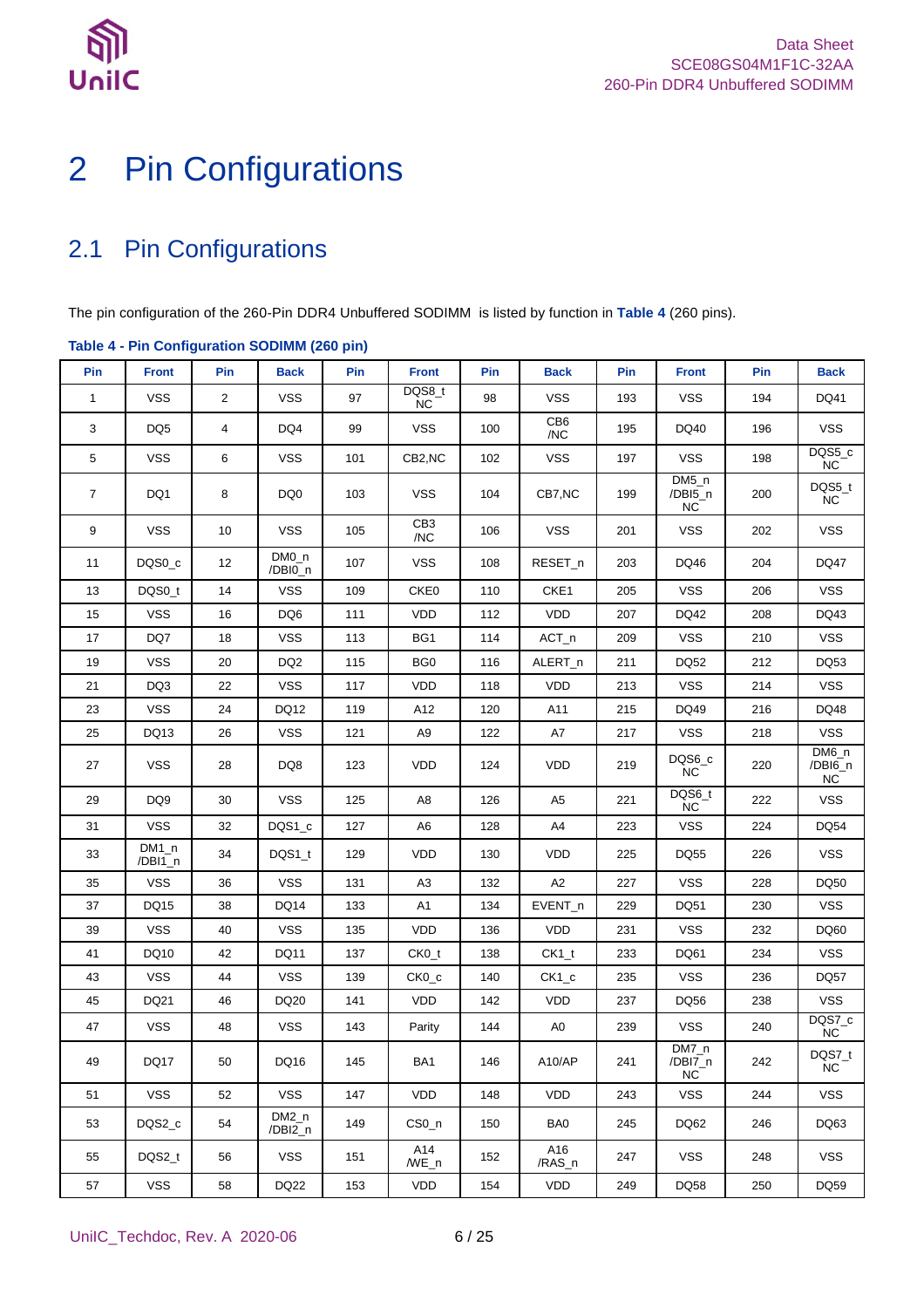# $\mathbb{S}$ UnilC

### Data Sheet SCE08GS04M1F1C-32AA 260-Pin DDR4 Unbuffered SODIMM

| Pin | <b>Front</b>           | Pin | <b>Back</b>            | Pin | <b>Front</b>                      | Pin | <b>Back</b>                     | Pin | <b>Front</b>  | Pin | <b>Back</b>     |
|-----|------------------------|-----|------------------------|-----|-----------------------------------|-----|---------------------------------|-----|---------------|-----|-----------------|
| 59  | DQ23                   | 60  | <b>VSS</b>             | 155 | ODT <sub>0</sub>                  | 156 | A15<br>$CAS_n/$                 | 251 | <b>VSS</b>    | 252 | <b>VSS</b>      |
| 61  | <b>VSS</b>             | 62  | DQ18                   | 157 | $CS1_n$                           | 158 | A13                             | 253 | SCL           | 254 | <b>SDA</b>      |
| 63  | DQ19                   | 64  | <b>VSS</b>             | 159 | VDD                               | 160 | <b>VDD</b>                      | 255 | <b>VDDSPD</b> | 256 | SA0             |
| 65  | <b>VSS</b>             | 66  | <b>DQ28</b>            | 161 | ODT <sub>1</sub>                  | 162 | Co<br>$/CS2_n$<br>/NC           | 257 | <b>VPP</b>    | 258 | Vtt             |
| 67  | DQ29                   | 68  | <b>VSS</b>             | 163 | VDD                               | 164 | <b>VREFCA</b>                   | 259 | <b>VPP</b>    | 260 | SA <sub>1</sub> |
| 69  | <b>VSS</b>             | 70  | <b>DQ24</b>            | 165 | C <sub>1</sub><br>$/CS3_n$<br>/NC | 166 | SA <sub>2</sub>                 |     |               |     |                 |
| 71  | DQ25                   | 72  | <b>VSS</b>             | 167 | <b>VSS</b>                        | 168 | <b>VSS</b>                      |     |               |     |                 |
| 73  | <b>VSS</b>             | 74  | DQS3_c                 | 169 | DQ37                              | 170 | DQ36                            |     |               |     |                 |
| 75  | $DM3_n$<br>/DBI3_n     | 76  | DQS3_t                 | 171 | <b>VSS</b>                        | 172 | <b>VSS</b>                      |     |               |     |                 |
| 77  | <b>VSS</b>             | 78  | <b>VSS</b>             | 173 | DQ33                              | 174 | DQ32                            |     |               |     |                 |
| 79  | DQ30                   | 80  | DQ31                   | 175 | <b>VSS</b>                        | 176 | <b>VSS</b>                      |     |               |     |                 |
| 81  | <b>VSS</b>             | 82  | <b>VSS</b>             | 177 | DQS4_c<br><b>NC</b>               | 178 | $DM4_n$<br>/DBI4_n<br><b>NC</b> |     |               |     |                 |
| 83  | DQ26                   | 84  | <b>DQ27</b>            | 179 | DQS4_t<br>NC                      | 180 | <b>VSS</b>                      |     |               |     |                 |
| 85  | <b>VSS</b>             | 86  | <b>VSS</b>             | 181 | <b>VSS</b>                        | 182 | DQ39                            |     |               |     |                 |
| 87  | CB <sub>5</sub><br>/NC | 88  | CB4<br>/NC             | 183 | DQ38                              | 184 | <b>VSS</b>                      |     |               |     |                 |
| 89  | <b>VSS</b>             | 90  | <b>VSS</b>             | 185 | <b>VSS</b>                        | 186 | DQ35                            |     |               |     |                 |
| 91  | CB1<br>/NC             | 92  | CB <sub>0</sub><br>/NC | 187 | DQ34                              | 188 | <b>VSS</b>                      |     |               |     |                 |
| 93  | <b>VSS</b>             | 94  | <b>VSS</b>             | 189 | <b>VSS</b>                        | 190 | DQ45                            |     |               |     |                 |
| 95  | DQS8_c<br>NC           | 96  | DM8_n<br>/DBI8_n<br>NC | 191 | <b>DQ44</b>                       | 192 | <b>VSS</b>                      |     |               |     |                 |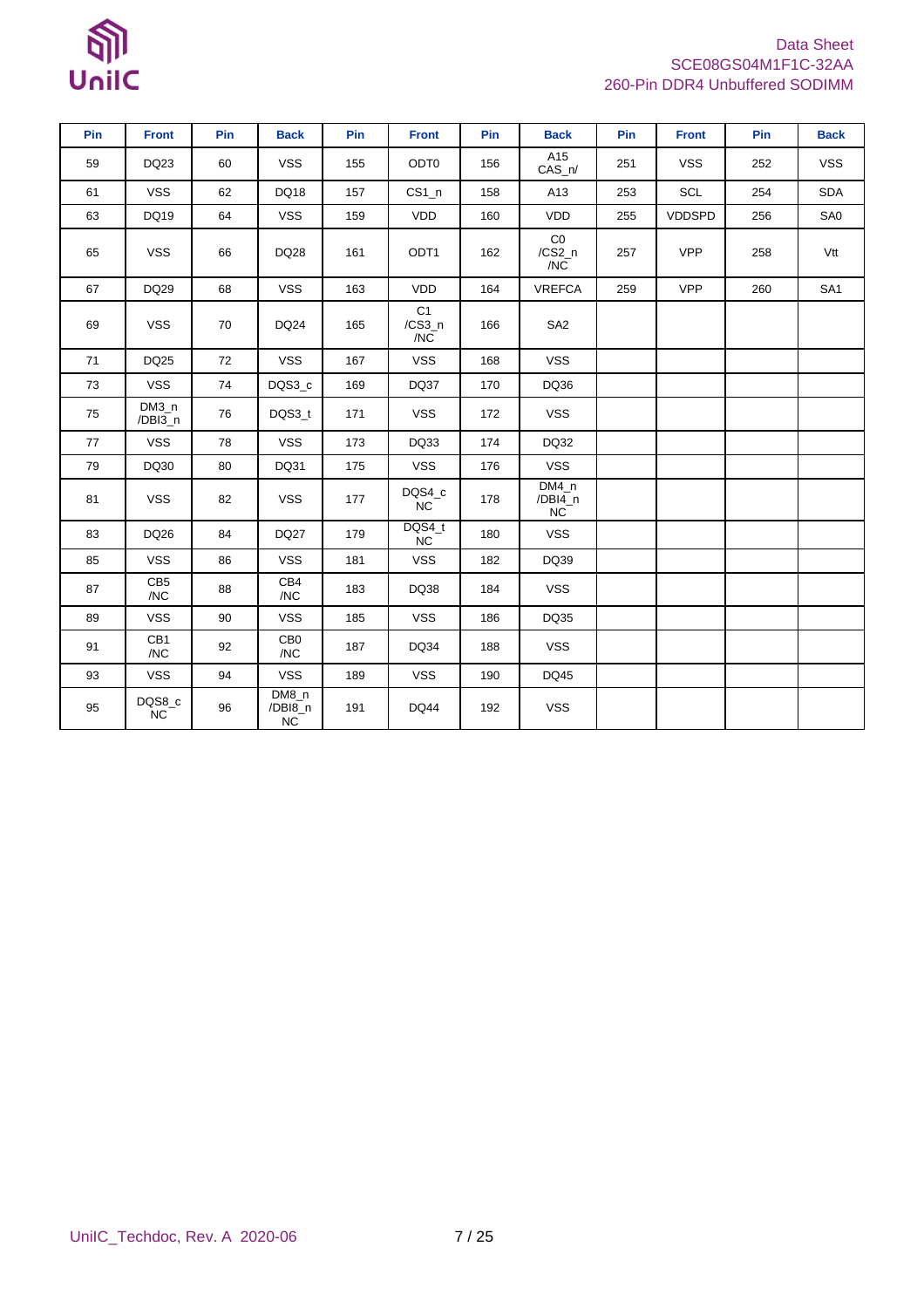

## <span id="page-7-0"></span>2.2 Pin Descriptions

#### <span id="page-7-1"></span>**Table 5 - Pin Descriptions**

| <b>Symbol</b>                        | <b>Type</b> | <b>Function</b>                                                                                                                                                                                                                                                                                                                                                                                                                                                                                                                                                                                                                                                                                                                           |
|--------------------------------------|-------------|-------------------------------------------------------------------------------------------------------------------------------------------------------------------------------------------------------------------------------------------------------------------------------------------------------------------------------------------------------------------------------------------------------------------------------------------------------------------------------------------------------------------------------------------------------------------------------------------------------------------------------------------------------------------------------------------------------------------------------------------|
| CKx_t, CKx_c,                        | Input       | Clock: CK_t and CK_c are differential clock inputs. All address and control input signals<br>are sampled on the crossing of the positive edge of CK_t and negative edge of CK_c.                                                                                                                                                                                                                                                                                                                                                                                                                                                                                                                                                          |
| <b>CKEx</b>                          | Input       | Clock Enable: CKE HIGH activates and CKE LOW deactivates internal clock signals and<br>device input buffers and output drivers. Taking CKE LOW provides Precharge Power-<br>Down and Self-Refresh operation (all banks idle), or Active Power-Down (row Active in<br>any bank). CKE is synchronous for Self-Refresh exit. After VREFCA and Internal DQ Vref<br>have become stable during the power on and initialization sequence, they must be<br>maintained during all operations (including Self-Refresh). CKE must be maintained high<br>throughout read and write accesses. Input buffers, excluding CK_t, CK_c, ODT and CKE,<br>are disabled during power-down. Input buffers, excluding CKE, are disabled during Self-<br>Refresh. |
| CSx_n                                | Input       | Chip Select: All commands are masked when CS-n is registered HIGH. CS_n provides for<br>external Rank selection. CS_n is considered part of the command code.                                                                                                                                                                                                                                                                                                                                                                                                                                                                                                                                                                             |
| <b>Cx</b>                            | Input       | Chip ID: Chip ID is only used for 3DS for 2,4,8 high stack via TSV to select each slice of<br>stacked component. Chip ID is considered part of the command code.                                                                                                                                                                                                                                                                                                                                                                                                                                                                                                                                                                          |
| <b>ODTx</b>                          | Input       | On Die Termination: ODT (registered HIGH) enables RTT_NOM termination resistance<br>internal to the DDR4 SDRAM. When enabled, ODT is only applied to each DQ, DQS_t,<br>DQS_c, TDQS_t and TDQS_c signal. The ODT pin will be ignored if MR1 is programmed<br>to disable RTT_NOM.                                                                                                                                                                                                                                                                                                                                                                                                                                                          |
| ACT_n                                | Input       | Activation Command Input: ACT_n defines the Activation command being entered along<br>with CS_n. The input into RAS_n/A16, CAS_n/A15 and WE_n/A14 will be considered as<br>Row Address A16, A15 and A14                                                                                                                                                                                                                                                                                                                                                                                                                                                                                                                                   |
| RAS_n/A16.<br>CAS_n/A15.<br>WE_n/A14 | Input       | Command Inputs: RAS_n/A16, CAS_n/A15 and WE_n/A14 (along with CS_n) define the<br>command being entered. Those pins have multi function. For example, for activation with<br>ACT_n Low, these are Addresses like A16, A15 and A14 but for non-activation command<br>with ACT_n High, these are Command pins for Read, Write and other command defined<br>in command truth table                                                                                                                                                                                                                                                                                                                                                           |
| <b>BGx</b>                           | Input       | Bank Group Inputs: BG0 - BG1 define which bank group an Active, Read, Write or<br>Precharge command is being applied. BG0 also determines which mode register is to be<br>accessed during a MRS cycle.                                                                                                                                                                                                                                                                                                                                                                                                                                                                                                                                    |
| <b>BAx</b>                           | Input       | Bank Address Inputs: BA0 - BA1 define to which bank an Active, Read, Write or<br>Precharge command is being applied. Bank address also determines which mode register<br>is to be accessed during a MRS cycle.                                                                                                                                                                                                                                                                                                                                                                                                                                                                                                                            |
| Ax                                   | Input       | Address Inputs: Provide the row address for ACTIVATE Commands and the column<br>address for Read/Write commands to select one location out of the memory array in the<br>respective bank. A10/AP, A12/BC_n, RAS_n/A16, CAS_n/A15 and WE_n/A14 have<br>additional functions. See other rows. The address inputs also provide the op-code during<br>Mode Register Set commands. A17 is only defined for 16 Gb x4 SDRAM configurations.                                                                                                                                                                                                                                                                                                      |
| A10 / AP                             | Input       | Auto-precharge: A10 is sampled during Read/Write commands to determine whether<br>Autoprecharge should be performed to the accessed bank after the Read/Write operation.<br>(HIGH: Autoprecharge; LOW: no Autoprecharge). A10 is sampled during a Precharge<br>command to determine whether the Precharge applies to one bank (A10 LOW) or all<br>banks (A10 HIGH). If only one bank is to be precharged, the bank is selected by bank<br>addresses.                                                                                                                                                                                                                                                                                      |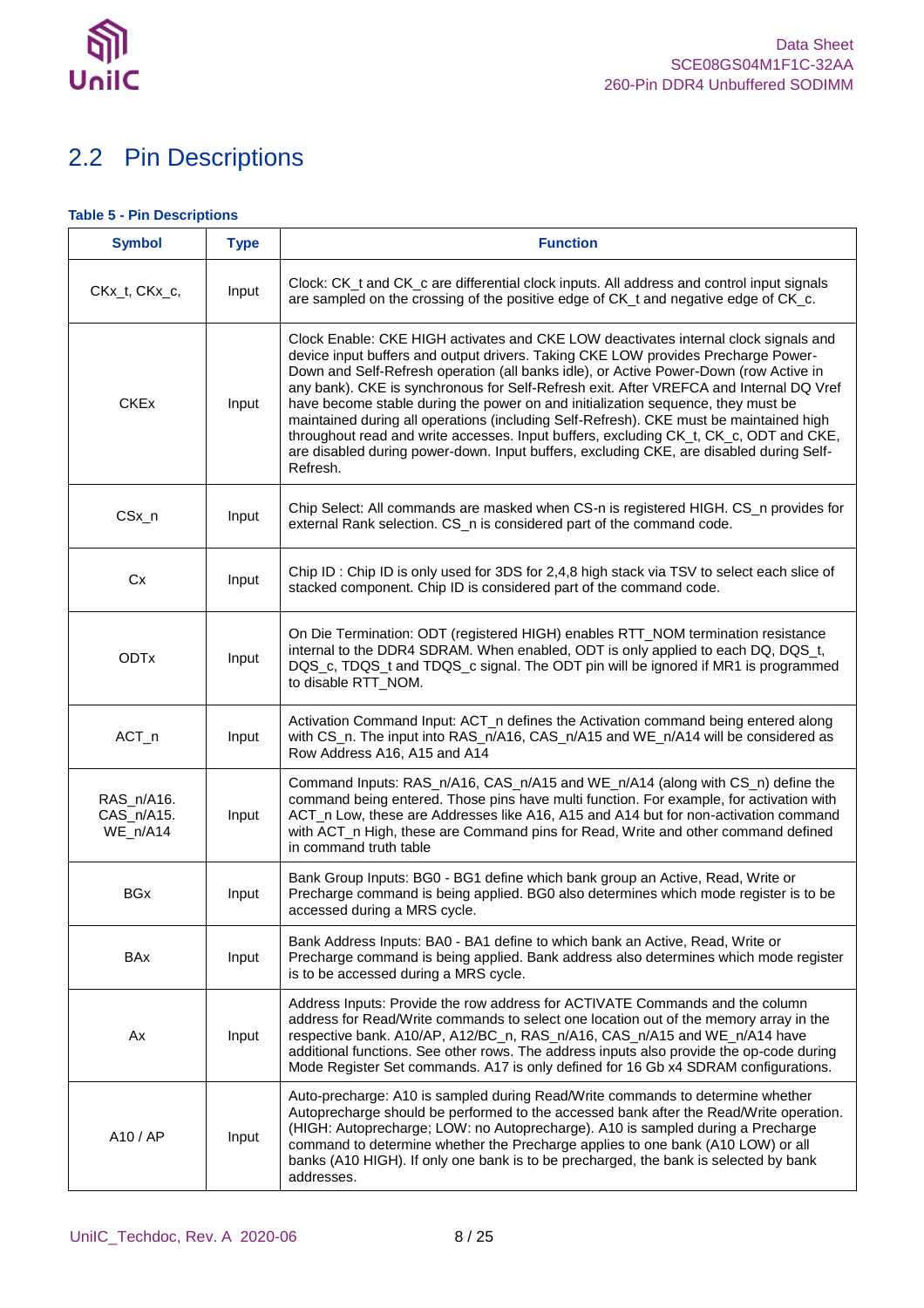

| <b>Symbol</b>                                                          | <b>Type</b>          | <b>Function</b>                                                                                                                                                                                                                                                                                                                                                                                                                                                                                                                                                                                                                                                                                                                                              |
|------------------------------------------------------------------------|----------------------|--------------------------------------------------------------------------------------------------------------------------------------------------------------------------------------------------------------------------------------------------------------------------------------------------------------------------------------------------------------------------------------------------------------------------------------------------------------------------------------------------------------------------------------------------------------------------------------------------------------------------------------------------------------------------------------------------------------------------------------------------------------|
| $A12/BC_n$                                                             | Input                | Burst Chop: A12/BC_n is sampled during Read and Write commands to determine if<br>burst chop (on-thefly) will be performed. (HIGH, no burst chop; LOW: burst chopped).<br>See command truth table for details.                                                                                                                                                                                                                                                                                                                                                                                                                                                                                                                                               |
| Parity                                                                 | Input                | Command and Address Parity Input: DDR4 Supports Even Parity check in SDRAMs with<br>MR setting. Once it's enabled via Register in MR5, then SDRAM calculates Parity with<br>ACT_n, RAS_n/A16, CAS_n/A15, WE_n/A14, BG0-BG1, BA0-BA1, A17-A0. Input parity<br>should be maintained at the rising edge of the clock and at the same time with command<br>& address with CS_n LOW                                                                                                                                                                                                                                                                                                                                                                               |
| SAx                                                                    | Input                | Serial address inputs: Used to configure the temperature sensor/SPD EEPROM address<br>range on the I2C bus.                                                                                                                                                                                                                                                                                                                                                                                                                                                                                                                                                                                                                                                  |
| <b>SCL</b>                                                             | Input                | Serial clock for temperature sensor/SPD EEPROM: Used to synchronize communication<br>to and from the temperature sensor/SPD EEPROM on the I2C bus.                                                                                                                                                                                                                                                                                                                                                                                                                                                                                                                                                                                                           |
| RESET_n                                                                | <b>CMOS</b><br>Input | Active Low Asynchronous Reset: Reset is active when RESET_n is LOW, and inactive<br>when RESET_n is HIGH. RESET_n must be HIGH during normal operation.                                                                                                                                                                                                                                                                                                                                                                                                                                                                                                                                                                                                      |
| DQx, CBx                                                               | I/O                  | Data Input/ Output: Bi-directional data bus. If CRC is enabled via Mode register then<br>CRC code is added at the end of Data Burst. Any DQ from DQ0-DQ3 may indicate the<br>internal Vref level during test via Mode Register Setting MR4 A4=High. Refer to vendor<br>specific data sheets to determine which DQ is used.                                                                                                                                                                                                                                                                                                                                                                                                                                   |
| DQSx_t-DQSx_c                                                          | I/O                  | Data Strobe: output with read data, input with write data. Edge-aligned with read data,<br>centered in write data. The data strobe DQS_t is paired with differential signals DQS_c,<br>respectively, to provide differential pair signaling to the system during reads and writes.<br>DDR4 SDRAM supports differential data strobe only and does not support single-ended.                                                                                                                                                                                                                                                                                                                                                                                   |
| DM_n/DBI_n/<br>TDQS_t<br>(DMU_n,<br>DBIU_n),<br>$(DML_n/$<br>$DBIL_n)$ | I/O                  | Input data mask and data bus inversion: DM_n is an input mask signal for write data.<br>Input data is masked when DM_n is sampled LOW coincident with that input data during<br>a write access. DM_n is sampled on both edges of DQS. DM is multiplexed with the DBI<br>function by the mode register A10, A11, and A12 settings in MR5. For a x8 device, the<br>function of DM or TDQS is enabled by the mode register A11 setting in MR1. DBI_n is an<br>input/output identifying whether to store/output the true or inverted data. If DBI_n is LOW,<br>the data will be stored/ output after inversion inside the DDR4 device and not inverted if<br>DBI_n is HIGH. TDQS is only supported in x8 SDRAM configurations (TDQS is not valid<br>for UDIMMs). |
| <b>SDA</b>                                                             | I/O                  | Serial Data: Bidirectional signal used to transfer data in or out of the EEPROM or<br>EEPROM/TS combo device.                                                                                                                                                                                                                                                                                                                                                                                                                                                                                                                                                                                                                                                |
| ALERT_n                                                                | Output               | Alert: It has multi functions such as CRC error flag, Command and Address Parity error<br>flag as Output signal. If there is error in CRC, then ALERT_n goes LOW for the period<br>time interval and goes back HIGH. If there is error in Command Address Parity Check,<br>then ALERT_n goes LOW for relatively long period until ongoing SDRAM internal<br>recovery transaction is complete. During Connectivity Test mode this pin functions as an<br>input.                                                                                                                                                                                                                                                                                               |
| EVENT_n                                                                | Output               | Temperature event: The EVENT_n pin is asserted by the temperature sensor when<br>critical temperature thresholds have been exceeded. This pin has no function (NF) on<br>modules without temperature sensors.                                                                                                                                                                                                                                                                                                                                                                                                                                                                                                                                                |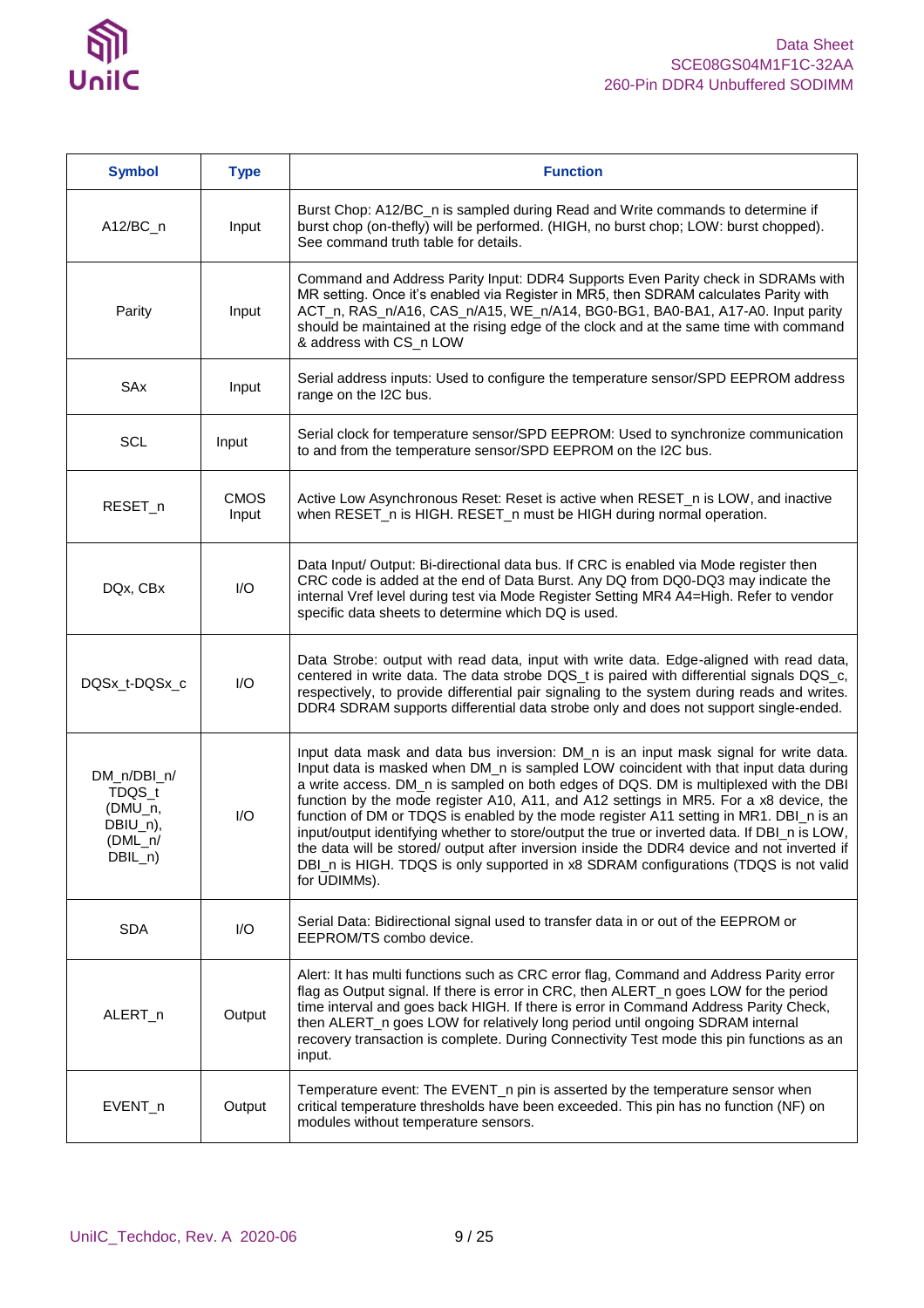

| <b>Symbol</b>                                     | <b>Type</b> | <b>Function</b>                                                                                                                                                                                                                                                                                                                                                                                                                                                                                                                                                                                                                                                                                                                         |
|---------------------------------------------------|-------------|-----------------------------------------------------------------------------------------------------------------------------------------------------------------------------------------------------------------------------------------------------------------------------------------------------------------------------------------------------------------------------------------------------------------------------------------------------------------------------------------------------------------------------------------------------------------------------------------------------------------------------------------------------------------------------------------------------------------------------------------|
| TDQS t<br>TDQS_c<br>(x8 DRAM-based<br>RDIMM only) | Output      | Termination data strobe: When enabled via the mode register, the DRAM device enables<br>the same RTT termination resistance on TDQS_t and TDQS_c that is applied to DQS_t<br>and DQS_c. When the TDQS function is disabled via the mode register, the DM/TDQS_t<br>pin provides the data mask (DM) function, and the TDQS_c pin is not used. The TDQS<br>function must be disabled in the mode register for both the x4 and x16 configurations.<br>The DM function is supported only in x8 and x16 configurations. DM, DBI, and TDQS are<br>a shared pin and are enabled/disabled by mode register settings. For more information<br>about TDQS, see the DDR4 DRAM component datasheet (TDQS_t and TDQS_c are not<br>valid for UDIMMs). |
| <b>VDD</b>                                        | Supply      | Module power supply: 1.2V (TYP).                                                                                                                                                                                                                                                                                                                                                                                                                                                                                                                                                                                                                                                                                                        |
| <b>VPP</b>                                        | Supply      | DRAM activating power supply: 2.5V -0.125V / +0.250V.                                                                                                                                                                                                                                                                                                                                                                                                                                                                                                                                                                                                                                                                                   |
| <b>VREFCA</b>                                     | Supply      | Reference voltage for control, command, and address pins.                                                                                                                                                                                                                                                                                                                                                                                                                                                                                                                                                                                                                                                                               |
| <b>VSS</b>                                        | Supply      | Ground.                                                                                                                                                                                                                                                                                                                                                                                                                                                                                                                                                                                                                                                                                                                                 |
| <b>VTT</b>                                        | Supply      | Power supply for termination of address, command, and control VDD/2.                                                                                                                                                                                                                                                                                                                                                                                                                                                                                                                                                                                                                                                                    |
| <b>VDDSPD</b>                                     | Supply      | Power supply used to power the I2C bus for SPD.                                                                                                                                                                                                                                                                                                                                                                                                                                                                                                                                                                                                                                                                                         |
| <b>RFU</b>                                        |             | Reserved for Future Use: No on DIMM electrical connection is present                                                                                                                                                                                                                                                                                                                                                                                                                                                                                                                                                                                                                                                                    |
| <b>NC</b>                                         |             | No Connect: No on DIMM electrical connection is present                                                                                                                                                                                                                                                                                                                                                                                                                                                                                                                                                                                                                                                                                 |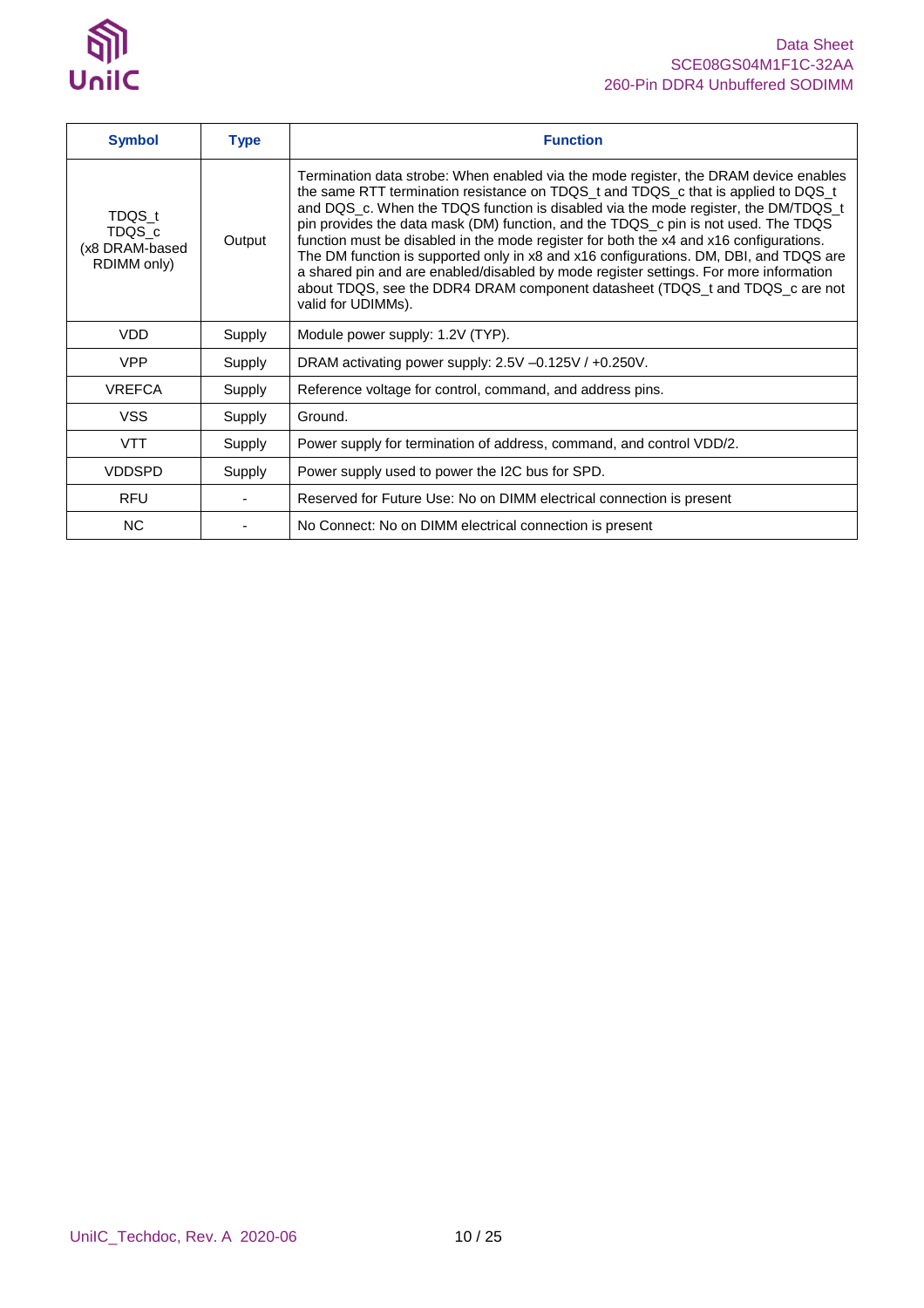

# <span id="page-10-0"></span>3 General Description

### <span id="page-10-1"></span>3.1 General Description

High-speed DDR4 SDRAM modules use DDR4 SDRAM devices with 2 or 4 internal memory bank groups. DDR4 SDRAM modules utilizing 4- and 8-bit-wide DDR4 SDRAM have 4 internal bank groups consisting of 4 memory banks each, providing a total of 16 banks. Sixteen-bit-wide DDR4 SDRAM has 2 internal bank groups consisting of 4 memory banks each, providing a total of 8 banks. DDR4 SDRAM modules benefit from DDR4 SDRAM's use of an 8n-prefetch architecture with an interface designed to transfer two data words per clock cycle at the I/O pins. A single READ or WRITE operation for the DDR4 SDRAM effectively consists of a single 8n-bit-wide, four-clock data transfer at the internal DRAM core and eight corresponding n-bit wide, one-half-clock-cycle data transfers at the I/O pins.

DDR4 modules use two sets of differential signals: DQS, DQS# to capture data and CK and CK# to capture commands, addresses, and control signals. Differential clocks and data strobes ensure exceptional noise immunity for these signals and provide precise crossing points to capture input signals.

## <span id="page-10-2"></span>3.2 Serial Presence-Detect EEPROM Operation

DDR4 SDRAM modules incorporate serial presence-detect. The SPD data is stored in a 512-byte EEPROM. System READ/WRITE operations between the master (system logic) and the slave EEPROM device occur via a standard I2C bus using the DIMM's SCL (clock) SDA (data), and SA (address) pins. Write protect (WP) is connected to VSS, permanently disabling hardware write protection.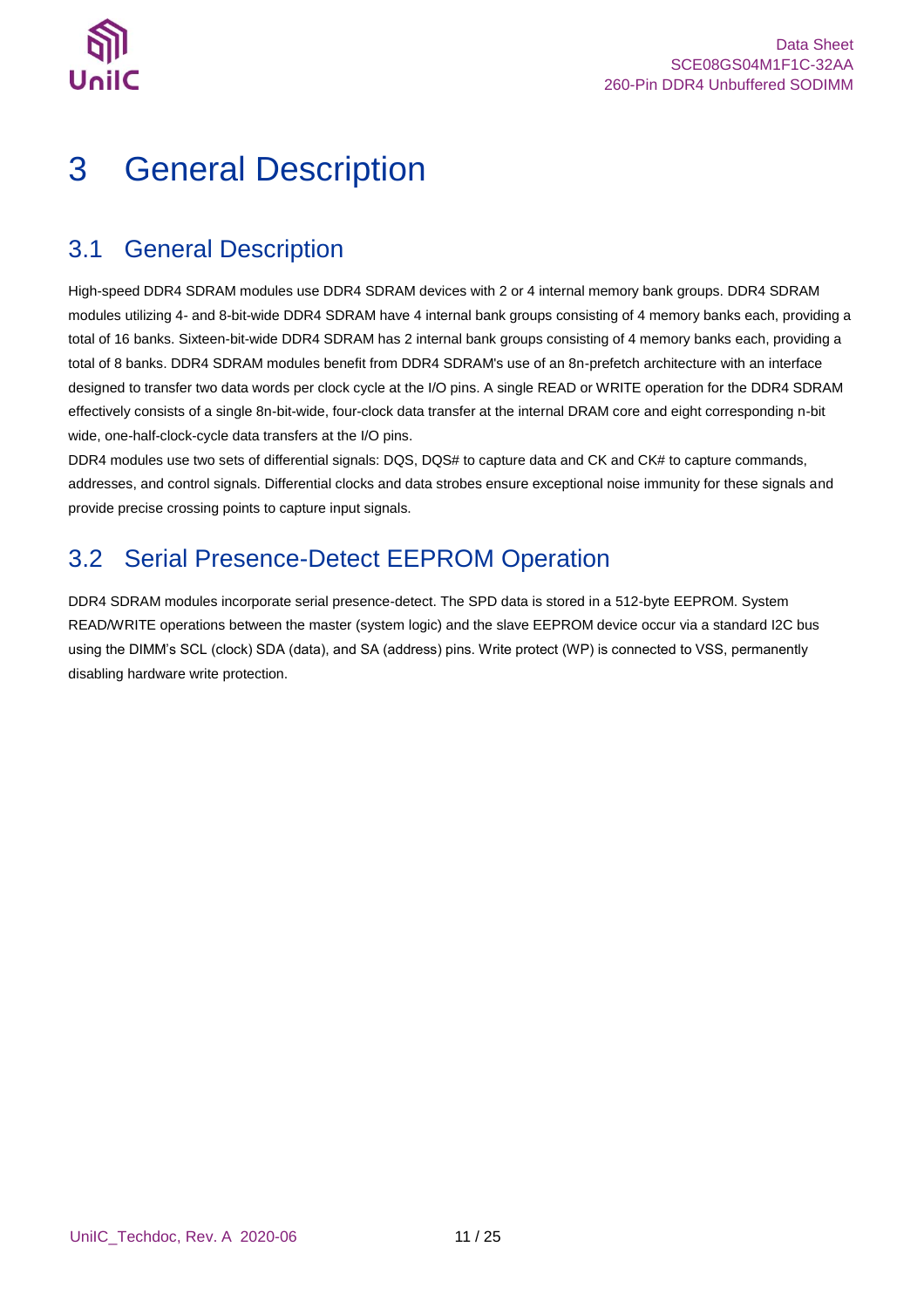

## <span id="page-11-0"></span>3.3 Function Block Diagram

#### <span id="page-11-1"></span>**Figure 1 - Function Block Diagram\_SCE08GS04M1F1C-32AA**



1. The ZQ ball on each DDR4 component is connected to an external  $240\Omega \pm 1\%$  resistor Note: that is tied to ground. It is used for the calibration of the component's ODT and output driver.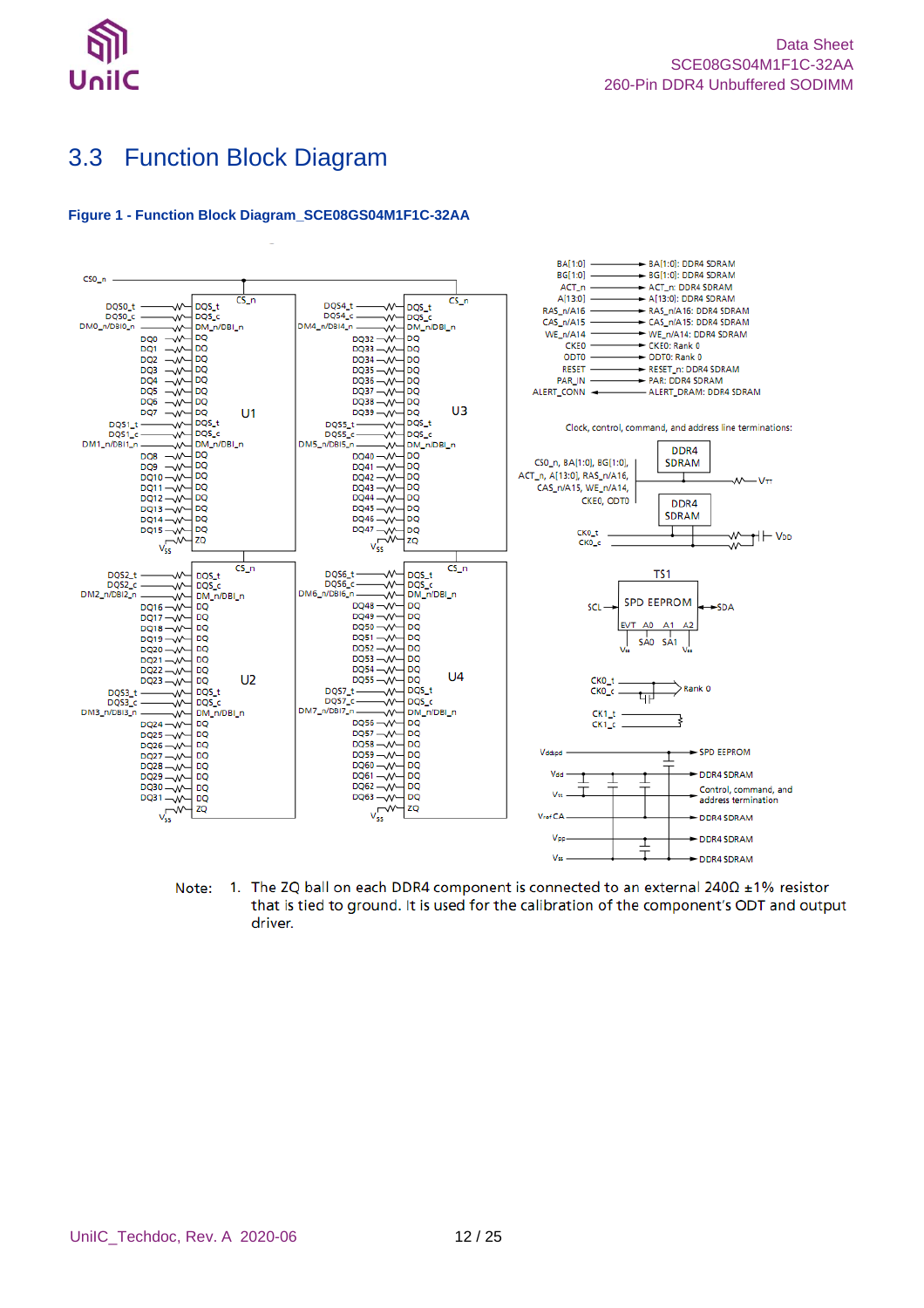

## <span id="page-12-0"></span>3.4 DQ Map

### <span id="page-12-1"></span>**Table 6 - DQ Map\_SCE08GS04M1F1C-32AA**

| <b>Module</b><br>Pin NO. | <b>Module</b><br><b>DQ</b> | <b>Damping</b><br>RES. | IC NO.         | <b>IC DQ</b>    | <b>Module</b><br>Pin NO. | <b>Module</b><br><b>DQ</b> | <b>Damping</b><br>RES. | IC NO. | <b>IC DQ</b>            |
|--------------------------|----------------------------|------------------------|----------------|-----------------|--------------------------|----------------------------|------------------------|--------|-------------------------|
| 8                        | $\mathbf 0$                | 4AR9                   |                | $\mathbf{3}$    | 50                       | 16                         | 4AR11                  |        | 3                       |
| $\overline{7}$           | 1                          | 4AR1                   |                | $\mathbf{1}$    | 49                       | 17                         | 4AR3                   |        | $\mathbf{1}$            |
| 20                       | $\overline{2}$             | 2AR10                  |                | $\overline{2}$  | 62                       | 18                         | 2AR12                  |        | $\overline{2}$          |
| 21                       | $\sqrt{3}$                 | 2AR1                   |                | $\pmb{0}$       | 63                       | 19                         | 2AR3                   |        | $\pmb{0}$               |
| 4                        | $\overline{\mathbf{4}}$    | 4AR9                   |                | $\overline{7}$  | 46                       | 20                         | 4AR11                  |        | $\overline{7}$          |
| 3                        | 5                          | 4AR1                   |                | $\sqrt{5}$      | 45                       | 21                         | 4AR3                   |        | 5                       |
| 16                       | $\,6\,$                    | 2AR10                  |                | 6               | 58                       | 22                         | 2AR12                  |        | $\,6\,$                 |
| 17                       | $\overline{7}$             | 2AR1                   | U1             | $\overline{4}$  | 59                       | 23                         | 2AR3                   | U2     | $\overline{\mathbf{4}}$ |
| 28                       | 8                          | 2AR11                  |                | 9               | 70                       | 24                         | 2AR13                  |        | 9                       |
| 29                       | $\boldsymbol{9}$           | 2AR2                   |                | 11              | 71                       | 25                         | 2AR4                   |        | 11                      |
| 41                       | $10$                       | 4AR2                   |                | 8               | 83                       | 26                         | 4AR4                   |        | 8                       |
| 42                       | 11                         | 4AR10                  |                | 10              | 84                       | 27                         | 4AR12                  |        | 10                      |
| 24                       | 12                         | 2AR11                  |                | 15              | 66                       | 28                         | 2AR13                  |        | 15                      |
| 25                       | 13                         | 2AR2                   |                | 13              | 67                       | 29                         | 2AR4                   |        | 13                      |
| 38                       | 14                         | 4AR10                  |                | 12              | 79                       | 30                         | 4AR4                   |        | 12                      |
| 37                       | 15                         | 4AR2                   |                | 14              | 80                       | 31                         | 4AR12                  |        | 14                      |
| 174                      | 32                         | 4AR13                  |                | $\mathbf{3}$    | 216                      | 48                         | 4AR15                  |        | $\mathbf{3}$            |
| 173                      | 33                         | 4AR5                   |                | $\mathbf{1}$    | 215                      | 49                         | 4AR7                   |        | $\mathbf{1}$            |
| 187                      | 34                         | 2AR6                   |                | $\overline{2}$  | 228                      | 50                         | 2AR16                  |        | $\overline{2}$          |
| 186                      | 35                         | 2AR14                  |                | $\mathbf 0$     | 229                      | 51                         | 2AR8                   |        | $\mathsf{O}\xspace$     |
| 170                      | 36                         | 4AR13                  |                | $\overline{7}$  | 211                      | 52                         | 4AR7                   |        | $\overline{7}$          |
| 169                      | 37                         | 4AR5                   |                | $\sqrt{5}$      | 212                      | 53                         | 4AR15                  |        | $\,$ 5 $\,$             |
| 183                      | 38                         | 2AR6                   |                | 6               | 224                      | 54                         | 2AR16                  |        | 6                       |
| 182                      | 39                         | 2AR14                  | U <sub>3</sub> | 4               | 225                      | 55                         | 2AR8                   | U4     | $\overline{\mathbf{4}}$ |
| 195                      | 40                         | 2AR7                   |                | 9               | 237                      | 56                         | 4AR8                   |        | 9                       |
| 194                      | 41                         | 2AR15                  |                | 11              | 236                      | 57                         | 4AR16                  |        | 11                      |
| 207                      | 42                         | 4AR6                   |                | 8               | 249                      | 58                         | 2AR9                   |        | 8                       |
| 208                      | 43                         | 4AR14                  |                | 10 <sup>1</sup> | 250                      | 59                         | 2AR17                  |        | 10                      |
| 191                      | 44                         | 2AR7                   |                | 15              | 232                      | 60                         | 4AR16                  |        | 15                      |
| 190                      | 45                         | 2AR15                  |                | 13              | 233                      | 61                         | 4AR8                   |        | 13                      |
| 203                      | 46                         | 4AR6                   |                | 12              | 245                      | 62                         | 2AR9                   |        | 12 <sup>°</sup>         |
| 204                      | 47                         | 4AR14                  |                | 14              | 246                      | 63                         | 2AR17                  |        | 14                      |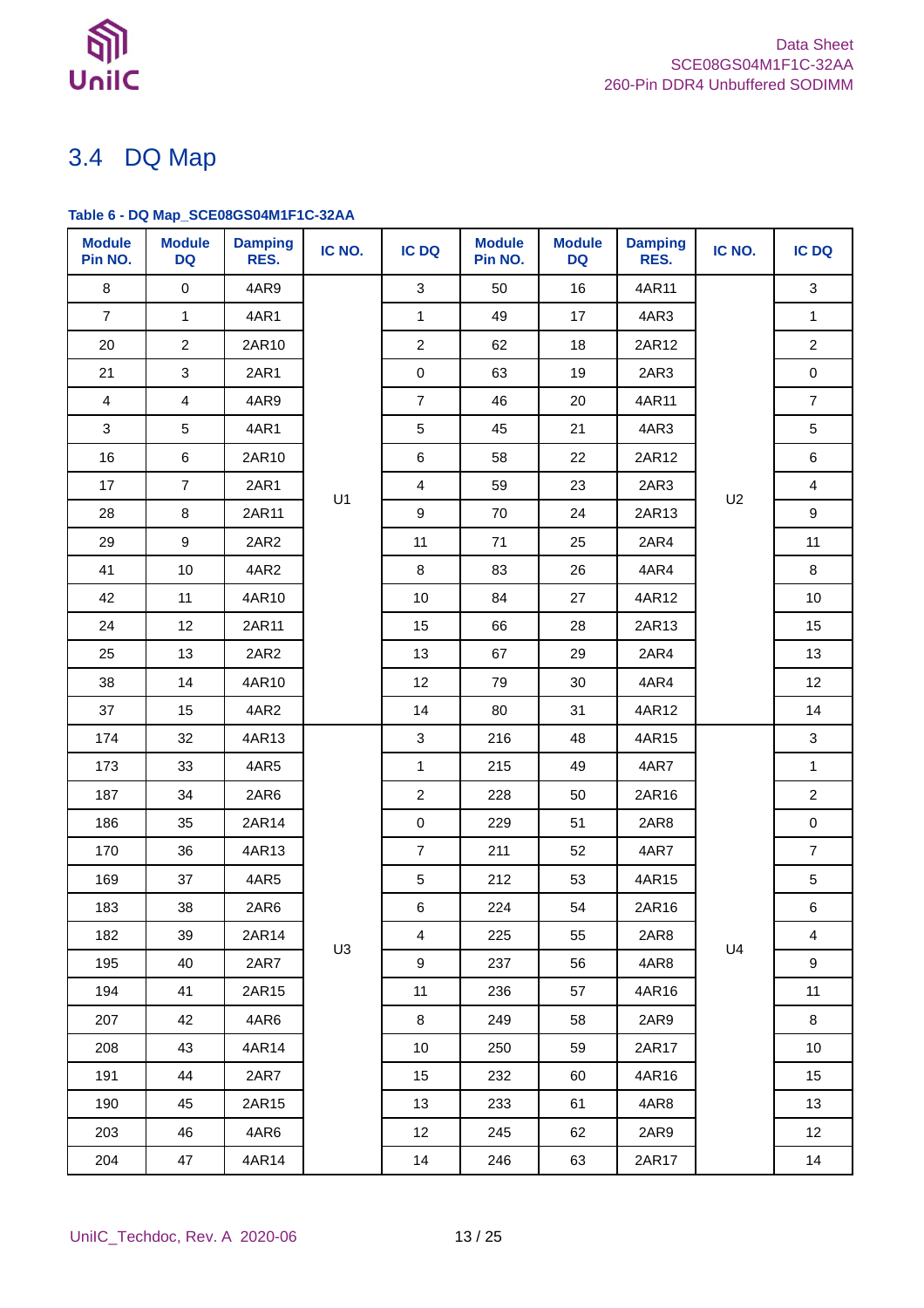

# <span id="page-13-0"></span>4 Electrical Characteristics

<span id="page-13-1"></span>This chapter contains speed grade definition, AC timing parameter and ODT tables.

## 4.1 Absolute Maximum Ratings

*Attention: Stresses greater than those listed under "Absolute Maximum Ratings" may cause permanent damage to the device. This is a stress rating only and functional operation of the device at these or any other conditions above those indicated in the operational sections of this specification is not implied. Exposure to absolute maximum rating conditions for extended periods may affect reliability.*

#### <span id="page-13-2"></span>**Table 7 - Absolute Maximum Ratings**

| <b>Symbol</b>         | <b>Parameter</b>                                           | <b>Rating</b> |        | <b>Unit</b> | <b>Note</b> |
|-----------------------|------------------------------------------------------------|---------------|--------|-------------|-------------|
|                       |                                                            | Min.          | Max.   |             |             |
| $V_{DD}$              | Voltage on $V_{\text{DD}}$ pin relative to $V_{\text{SS}}$ | $-0.4$        | $+1.5$ |             |             |
| $V_{DDQ}$             | Voltage on $V_{DDO}$ pin relative to $V_{SS}$              | $-0.4$        | $+1.5$ |             |             |
| $V_{\mathsf{PP}}$     | Voltage on $V_{\text{PP}}$ pin relative to $V_{\text{SS}}$ | $-0.4$        | 3.0    |             |             |
| $V_{IN}$ , $V_{OUT}$  | Voltage on any pin relative to $V_{SS}$                    | $-0.4$        | $+1.5$ |             |             |
| $\tau_{\textsf{src}}$ | Storage Temperature                                        | $-50$         | $+100$ | °C          |             |

.<br>Attention: Stresses above the max. values listed here may cause permanent damage to the device. Exposure to absolute maximum rating conditions for extended periods may affect device reliability. Maximum ratings are absolute ratings; exceeding only one of these values may cause irreversible damage to integrated circuit.

#### <span id="page-13-3"></span>**Table 8 - DRAM Component Operating Temperature Range**

| <b>Symbol</b> | <b>Parameter</b>             | Rating |      | <b>Unit</b>  | <b>Note</b> |
|---------------|------------------------------|--------|------|--------------|-------------|
|               |                              | Min.   | Max. |              |             |
| CASE          | <b>Operating Temperature</b> |        | 95   | $\circ$<br>ັ | 1(2)3(4)    |

1) Operating Temperature is the case surface temperature on the center / top side of the DRAM.

2) The operating temperature ranges are the temperatures where all DRAM specification will be supported. During operation, the DRAM case temperature must be maintained between 0 - 95 °C under all other specification parameters.

3) Above 85 °C the Auto-Refresh command interval has to be reduced to  $t_{REF}$  3.9 µs

4) When operating this product in the 85 °C to 95 °C T<sub>CASE</sub> temperature range, the High Temperature Self Refresh has to be enabled by setting EMR(2) bit A7 to "1".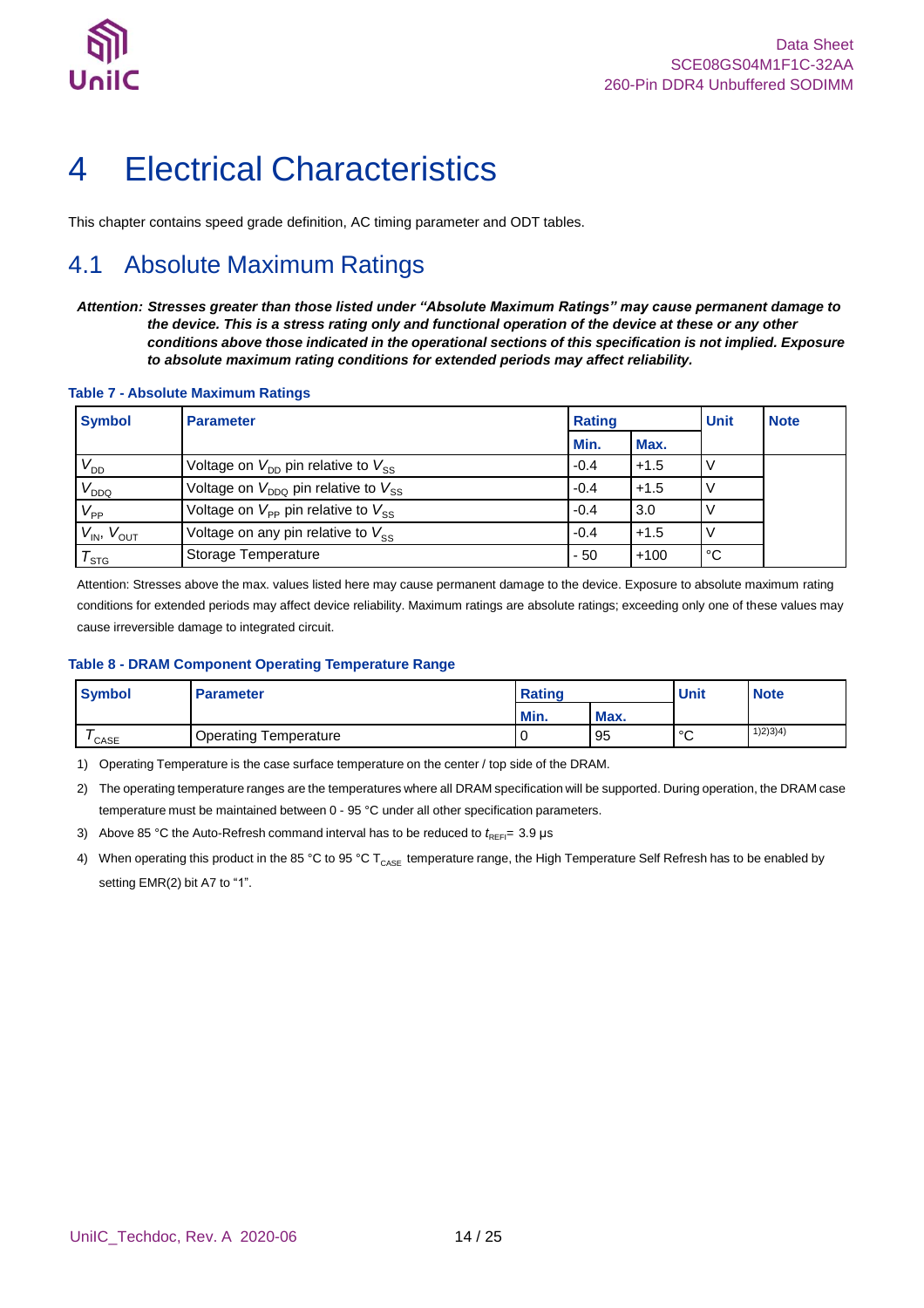

## <span id="page-14-0"></span>4.2 Operating Conditions

### <span id="page-14-1"></span>**Table 9 - Supply Voltage Levels and AC / DC Operating Conditions**

|                              |                                  | <b>Values</b>               |                      |                             |             |             |
|------------------------------|----------------------------------|-----------------------------|----------------------|-----------------------------|-------------|-------------|
| <b>Parameter</b>             | <b>Symbol</b>                    | Min.                        | Typ.                 | Max.                        | <b>Unit</b> | <b>Note</b> |
| Device Supply Voltage        | $V_{\mathsf{DD}}$                | 1.14                        | 1.2                  | 1.26                        | V           | 1), 2), 3)  |
| <b>Output Supply Voltage</b> | $V_{DDQ}$                        | 1.14                        | 1.2                  | 1.26                        | V           | 1), 2), 3)  |
| Peak-to-Peak Voltage         | $V_{\mathsf{PP}}$                | 2.375                       | 2.5                  | 2.75                        | V           | 3)          |
| Input Reference Voltage      | $V_{REF}$                        | $0.49 \times V_{\text{DD}}$ | $0.5 \times V_{DDO}$ | $0.51 \times V_{\text{DD}}$ | V           |             |
| DC Input Logic High          | $V_{\text{IH.CA(DC65)}}$         | $V_{\text{REFCA}} + 0.065$  |                      | $V_{DD}$                    | $\vee$      |             |
| DC Input Logic Low           | $V_{\text{IL.CA (D\text{C65})}}$ | <b>Vss</b>                  |                      | $V_{\text{REFCA}} - 0.065$  | V           |             |
| AC Input Logic High          | $V_{\text{IH.CA(AC90)}}$         | $V_{\text{REF}}$ + 0.09     |                      |                             | $\vee$      |             |
| AC Input Logic Low           | $V_{\text{IL,CA (AC90)}}$        |                             |                      | $V_{REF}$ –0.09             | V           |             |

#### **Notes:**

1) Under all conditions VDDQ must be less than or equal to VDD.

2) VDDQ tracks with VDD. AC parameters are measured with VDD and VDDQ tied together.

3) DC bandwidth is limited to 20MHz.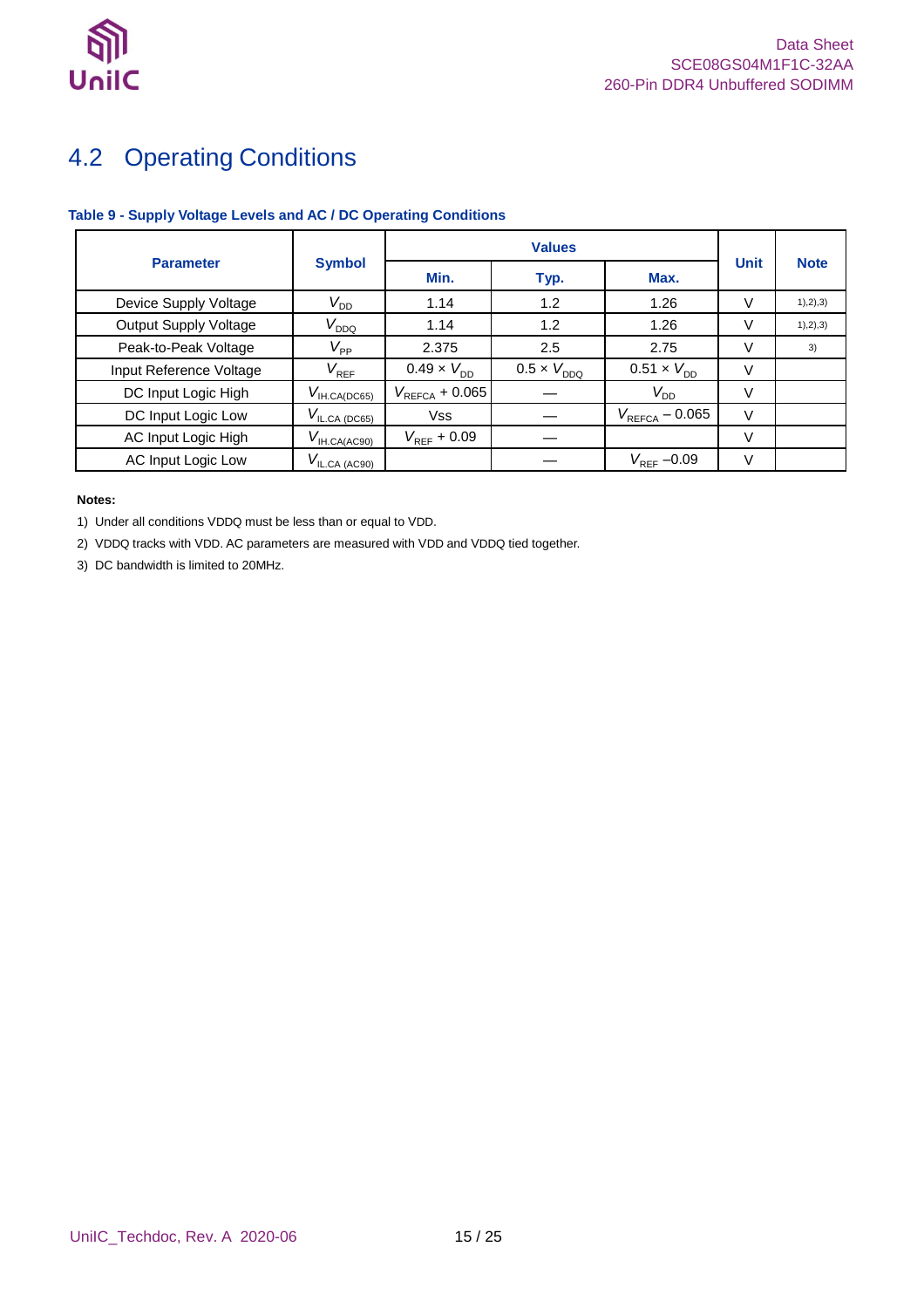

## <span id="page-15-0"></span>4.3 Module and Component Speed Grades

DDR4 components may exceed the listed module speed grades; module may not be available in all listed speed grades

<span id="page-15-1"></span>**Table 10 - Module and Component Speed Grades**

| <b>Module Speed Grade</b> | <b>Component Speed Grade</b> |
|---------------------------|------------------------------|
| $-32AA$                   | 3200-22-22-22                |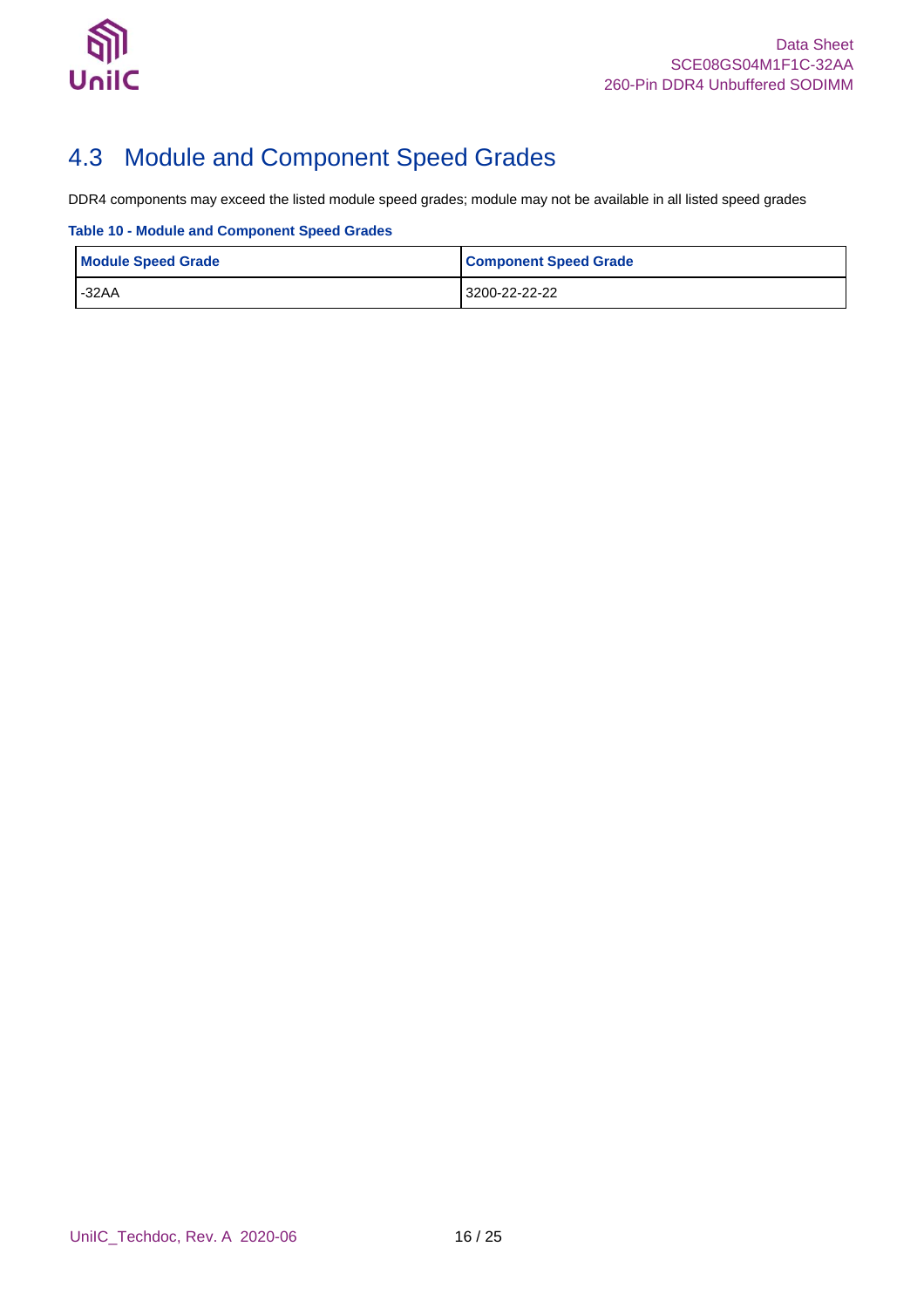

## <span id="page-16-0"></span>4.4 *I*DD */I*PP Specifications and Conditions

List of tables defining  $I_{\text{DD}}$  / $I_{\text{PP}}$  Specifications and Conditions.

<span id="page-16-1"></span>**Table 11 ·**  $I_{DD}$  **/I<sub>PP</sub> Measurement Conditions** 

| <b>Symbol</b>                        | <b>Description</b>                                                                                                                                                                                                                                                                                                                                                                                                                                                                                                                                                                            |
|--------------------------------------|-----------------------------------------------------------------------------------------------------------------------------------------------------------------------------------------------------------------------------------------------------------------------------------------------------------------------------------------------------------------------------------------------------------------------------------------------------------------------------------------------------------------------------------------------------------------------------------------------|
| IDD <sub>0</sub><br>IPP <sub>0</sub> | Operating One Bank Active-Precharge Current (AL=0)<br>CKE: High; External clock: On; tCK, nRC, nRAS, CL: Refer to Component Datasheet for detail pattern; BL: 8 <sup>1</sup> ;<br>AL: 0; CS_n: High between ACT and PRE; Command, Address, Bank Group Address, Bank Address Inputs:<br>partially toggling; Data IO: VDDQ; DM_n: stable at 1; Bank Activity: Cycling with one bank active at a time:<br>0,0,1,1,2,2,; Output Buffer and RTT: Enabled in Mode Registers <sup>2</sup> ; ODT Signal: stable at 0; Pattern Details:<br>Refer to Component Datasheet for detail pattern             |
| IDD <sub>1</sub>                     | Operating One Bank Active-Read-Precharge Current (AL=0)<br>CKE: High; External clock: On; tCK, nRC, nRAS, nRCD, CL: Refer to Component Datasheet for detail pattern;<br>BL: 8 <sup>1</sup> ; AL: 0; CS_n: High between ACT, RD and PRE; Command, Address, Bank Group Address, Bank<br>Address Inputs, Data IO: partially toggling; DM_n: stable at 1; Bank Activity: Cycling with one bank active at a<br>time: $0,0,1,1,2,2,$ ; Output Buffer and RTT: Enabled in Mode Registers <sup>2</sup> ; ODT Signal: stable at 0; Pattern<br>Details: Refer to Component Datasheet for detail pattern |
| IDD2N                                | Precharge Standby Current (AL=0)<br>CKE: High; External clock: On; tCK, CL: Refer to Component Datasheet for detail pattern; BL: 8 <sup>1</sup> ; AL: 0; CS_n:<br>stable at 1; Command, Address, Bank Group Address, Bank Address Inputs: partially toggling ; Data IO:<br>VDDQ; DM_n: stable at 1; Bank Activity: all banks closed; Output Buffer and RTT: Enabled in Mode<br>Registers <sup>2</sup> ; ODT Signal: stable at 0; Pattern Details: Refer to Component Datasheet for detail pattern                                                                                             |
| <b>IDD2NT</b>                        | Precharge Standby ODT Current<br>CKE: High; External clock: On; tCK, CL: Refer to Component Datasheet for detail pattern; BL: 8 <sup>1</sup> ; AL: 0; CS_n:<br>stable at 1; Command, Address, Bank Group Address, Bank Address Inputs: partially toggling; Data IO:<br>VSSQ; DM_n: stable at 1; Bank Activity: all banks closed; Output Buffer and RTT: Enabled in Mode Registers <sup>2</sup> ;<br>ODT Signal: toggling according ; Pattern Details: Refer to Component Datasheet for detail pattern                                                                                         |
| IDD <sub>2P</sub>                    | Precharge Power-Down Current CKE: Low; External clock: On; tCK, CL: Refer to Component Datasheet for<br>detail pattern; BL: 8 <sup>1</sup> ; AL: 0; CS_n: stable at 1; Command, Address, Bank Group Address, Bank Address<br>Inputs: stable at 0; Data IO: VDDQ; DM_n: stable at 1; Bank Activity: all banks closed; Output Buffer and RTT:<br>Enabled in Mode Registers <sup>2</sup> ; ODT Signal: stable at 0                                                                                                                                                                               |
| IDD <sub>2Q</sub>                    | Precharge Quiet Standby Current<br>CKE: High; External clock: On; tCK, CL: Refer to Component Datasheet for detail pattern; BL: 8 <sup>1</sup> ; AL: 0; CS_n:<br>stable at 1; Command, Address, Bank Group Address, Bank Address Inputs: stable at 0; Data IO: VDDQ;<br>DM_n: stable at 1;Bank Activity: all banks closed; Output Buffer and RTT: Enabled in Mode Registers <sup>2</sup> ; ODT<br>Signal: stable at 0                                                                                                                                                                         |
| IDD3N<br>IPP3N                       | <b>Active Standby Current</b><br>CKE: High; External clock: On; tCK, CL: Refer to Component Datasheet for detail pattern; BL: 8 <sup>1</sup> ; AL: 0; CS_n:<br>stable at 1; Command, Address, Bank Group Address, Bank Address Inputs: partially toggling Data IO: VDDQ;<br>DM_n: stable at 1;Bank Activity: all banks open; Output Buffer and RTT: Enabled in Mode Registers <sup>2</sup> ; ODT<br>Signal: stable at 0; Pattern Details: Refer to Component Datasheet for detail pattern                                                                                                     |
| IDD3P                                | <b>Active Power-Down Current</b><br>CKE: Low; External clock: On; tCK, CL: sRefer to Component Datasheet for detail pattern; BL: 8 <sup>1</sup> ; AL: 0;<br>CS_n: stable at 1; Command, Address, Bank Group Address, Bank Address Inputs: stable at 0; Data IO:<br>VDDQ; DM_n: stable at 1; Bank Activity: all banks open; Output Buffer and RTT: Enabled in Mode Registers <sup>2</sup> ;<br>ODT Signal: stable at 0                                                                                                                                                                         |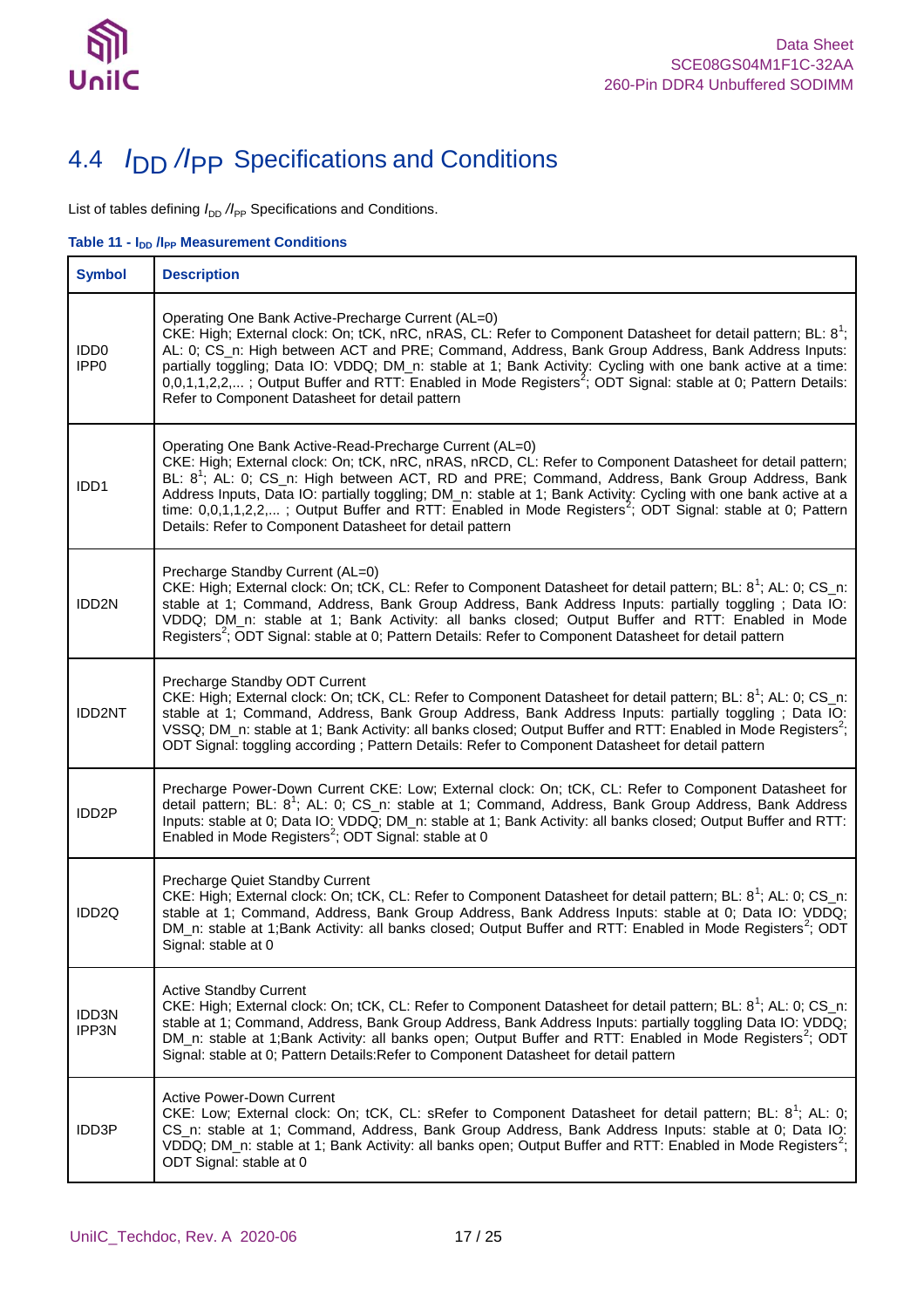

| <b>Symbol</b> | <b>Description</b>                                                                                                                                                                                                                                                                                                                                                                                                                                                                                                                                                                                                                                |
|---------------|---------------------------------------------------------------------------------------------------------------------------------------------------------------------------------------------------------------------------------------------------------------------------------------------------------------------------------------------------------------------------------------------------------------------------------------------------------------------------------------------------------------------------------------------------------------------------------------------------------------------------------------------------|
| IDD4R         | <b>Operating Burst Read Current</b><br>CKE: High; External clock: On; tCK, CL: Refer to Component Datasheet for detail pattern; BL: 8 <sup>2</sup> ; AL: 0; CS_n:<br>High between RD; Command, Address, Bank Group Address, Bank Address Inputs: partially toggling; Data<br>IO: seamless read data burst with different data between one burst and the next one according; DM_n: stable<br>at 1; Bank Activity: all banks open, RD commands cycling through banks: 0,0,1,1,2,2,; Output Buffer and<br>RTT: Enabled in Mode Registers <sup>2</sup> ; ODT Signal: stable at 0; Pattern Details: Refer to Component Datasheet for<br>detail pattern |
| IDD4W         | <b>Operating Burst Write Current</b><br>CKE: High; External clock: On; tCK, CL: Refer to Component Datasheet for detail pattern; BL: 8 <sup>1</sup> ; AL: 0; CS_n:<br>High between WR; Command, Address, Bank Group Address, Bank Address Inputs: partially toggling; Data<br>IO: seamless write data burst with different data between one burst and the next one; DM_n: stable at 1; Bank<br>Activity: all banks open, WR commands cycling through banks: 0,0,1,1,2,2,; Output Buffer and RTT: Enabled<br>in Mode Registers <sup>2</sup> ; ODT Signal: stable at HIGH; Pattern Details: Refer to Component Datasheet for detail<br>pattern      |
| <b>IDD5R</b>  | Distributed Refresh Current (1X REF)<br>CKE: HIGH; External clock: on; tCK, CL, nREFI: see the previous table; BL: 8 <sup>1</sup> , AL: 0; CS_n: HIGH between<br>REF;Command, address, bank group address, bank address inputs: partially toggling according to the IDD5R<br>Measurement-Loop Pattern table; Data I/O: VDDQ; DM_n: stable at 1; Bank activity: REF command every<br>nREFI (see the IDD5R Measurement-Loop Pattern table); Output buffer and RTT: enabled in mode registers2;<br>ODT signal: stable at 0; Pattern details: see the IDD5R Measurement-Loop Pattern table                                                            |
| IDD6N         | Self Refresh Current: Normal Temperature Range<br>Tcase: 0 - 85°C; Low Power Array Self Refresh (LP ASR) : Normal4; CKE: Low; External clock: Off; CK_t and<br>CK_c#: LOW; CL: Refer to Component Datasheet for detail pattern; BL: 8 <sup>1</sup> ; AL: 0; CS_n#, Command, Address,<br>Bank Group Address, Bank Address, Data IO:<br>High; DM n: stable at 1; Bank Activity: Self-Refresh operation; Output Buffer and RTT: Enabled in Mode<br>Registers2; ODT Signal: MIDLEVEL                                                                                                                                                                  |
| IDD6E         | Self-Refresh Current: Extended Temperature Range)<br>TCase: 0 - 95°C; Low Power Array Self Refresh (LP ASR) : Extended4; CKE: Low; External clock: Off; CK_t<br>and CK_c: LOW; CL: Refer to Component Datasheet for detail pattern; BL: 8 <sup>1</sup> ; AL: 0; CS_n, Command,<br>Address, Bank Group Address, Bank Address, Data IO: High; DM n:stable at 1; Bank Activity: Extended<br>Temperature Self-Refresh operation; Output Buffer and RTT: Enabled in Mode Registers2; ODT Signal: MID-<br>LEVEL                                                                                                                                         |
| IDD6R         | Self-Refresh Current: Reduced Temperature Range<br>TCase: 0 - 45°C; Low Power Array Self Refresh (LP ASR) : Reduced <sup>4</sup> ; CKE: Low; External clock: Off; CK_t<br>and CK_c#: LOW; CL: Refer to Component Datasheet for detail pattern; BL: 8'; AL: 0; CS_n#, Command,<br>Address, Bank Group Address, Bank Address, Data IO: High; DM_n:stable at 1; Bank Activity: Extended<br>Temperature Self-Refresh operation; Output Buffer and RTT: Enabled in Mode Registers <sup>2</sup> ; ODT Signal: MID-<br>LEVEL                                                                                                                             |
| IDD6A         | Auto Self-Refresh Current<br>TCase: 0 - 95°C; Low Power Array Self Refresh (LP ASR) : Auto <sup>4</sup> ; CKE: Low; External clock: Off; CK_t and<br>CK_c#: LOW; CL: Refer to Component Datasheet for detail pattern; BL: 8 <sup>1</sup> ; AL: 0; CS_n#, Command, Address,<br>Bank Group Address, Bank Address, Data IO: High; DM_n:stable at 1; Bank Activity: Auto Self-Refresh<br>operation; Output Buffer and RTT: Enabled in Mode Registers <sup>2</sup> ; ODT Signal: MID-LEVEL                                                                                                                                                             |
| IPP6x         | Auto Self-Refresh Current<br>TCase: -40 - 95°C;                                                                                                                                                                                                                                                                                                                                                                                                                                                                                                                                                                                                   |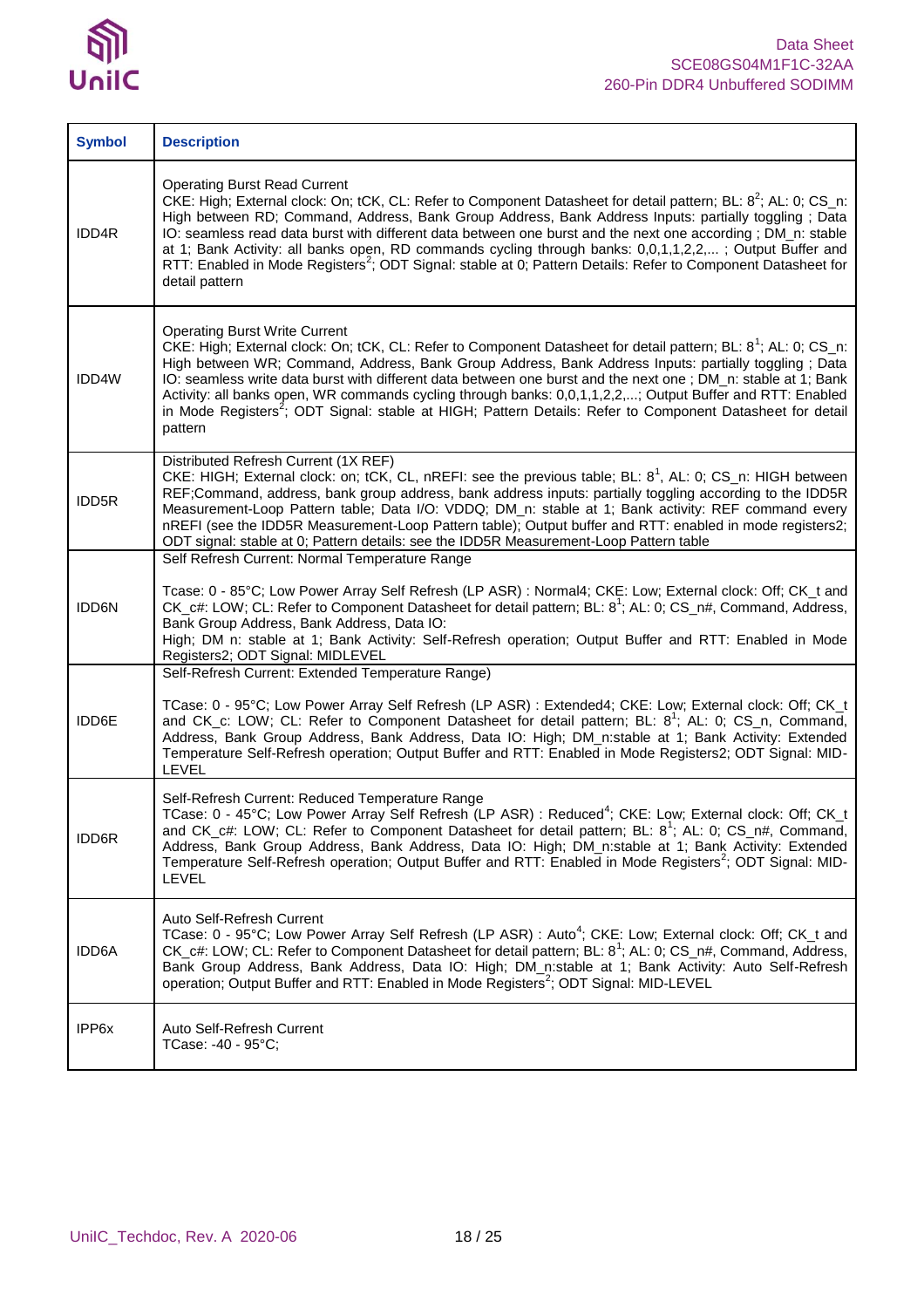

| <b>Symbol</b>    | <b>Description</b>                                                                                                                                                                                                                                                                                                                                                                                                                                                                                                                                                                                                                                                                          |
|------------------|---------------------------------------------------------------------------------------------------------------------------------------------------------------------------------------------------------------------------------------------------------------------------------------------------------------------------------------------------------------------------------------------------------------------------------------------------------------------------------------------------------------------------------------------------------------------------------------------------------------------------------------------------------------------------------------------|
| IDD7<br>IPP7     | Operating Bank Interleave Read Current<br>CKE: High; External clock: On; tCK, nRC, nRAS, nRCD, nRRD, nFAW, CL: Refer to Component Datasheet for<br>detail pattern; BL: 8 <sup>1</sup> ; AL: CL-1; CS_n: High between ACT and RDA; Command, Address, Bank Group<br>Address, Bank Address Inputs: partially toggling; Data IO: read data bursts with different data between one<br>burst and the next one; DM_n: stable at 1; Bank Activity: two times interleaved cycling through banks (0,<br>1, 7) with different addressing; Output Buffer and RTT: Enabled in Mode Registers <sup>2</sup> ; ODT Signal: stable at 0;<br>Pattern Details: Refer to Component Datasheet for detail pattern |
| IDD <sub>8</sub> | Maximum Power Down Current TBD                                                                                                                                                                                                                                                                                                                                                                                                                                                                                                                                                                                                                                                              |

#### **Notes :**

1. Burst Length: BL8 fixed by MRS: set MR0 [A1:0=00].

2. Output Buffer Enable - set MR1 [A12 = 0] : Qoff = Output buffer enabled - set MR1 [A2:1 = 00] : Output Driver Impedance Control = RZQ/7 RTT\_Nom enable - set MR1 [A10:8 = 011] : RTT\_NOM = RZQ/6 RTT\_WR enable - set MR2 [A10:9 = 01] : RTT\_WR = RZQ/2 RTT\_PARK disable - set MR5 [A8:6 = 000]

3. CAL enabled : set MR4 [A8:6 = 001] : 1600MT/s 010] : 1866MT/s, 2133MT/s 011] : 2400MT/s Gear Down mode enabled :set MR3 [A3 = 1] : 1/4 Rate DLL disabled : set MR1 [A0 = 0] CA parity enabled :set MR5 [A2:0 = 001] : 1600MT/s,1866MT/s, 2133MT/s 010] : 2400MT/s Read DBI enabled : set MR5 [A12 = 1] Write DBI enabled : set :MR5 [A11 = 1]

4. Low Power Array Self Refresh (LP ASR) : set MR2 [A7:6 = 00] : Normal 01] : Reduced Temperature range 10] : Extended Temperature range 11] : Auto Self Refresh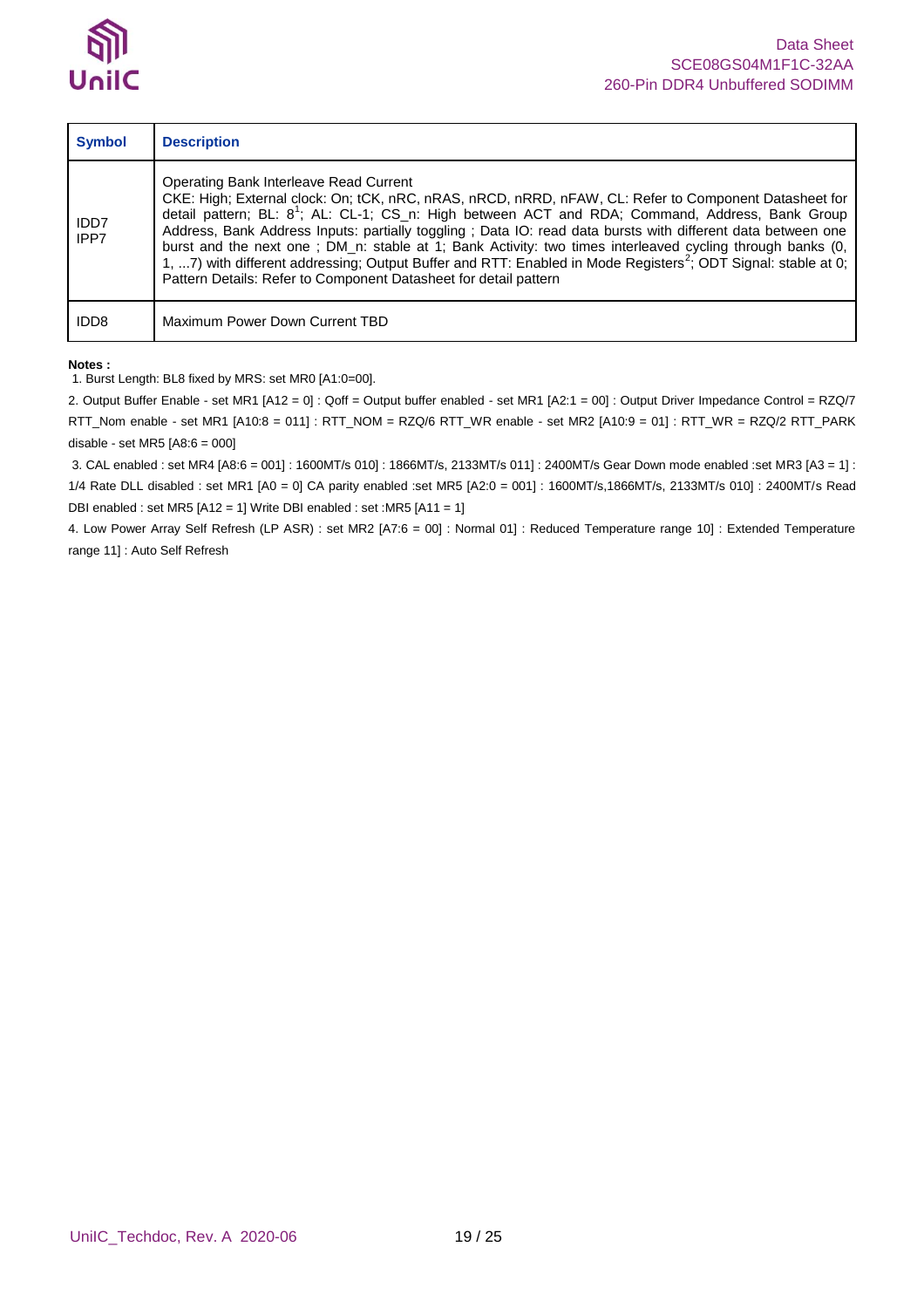

### <span id="page-19-0"></span>**Table 12 - IDD Specification for SCE08GS04M1F1C-32AA**

| <b>Product Type</b> | <b>SCE08GS04M1F1C-32AA</b> |      |             |
|---------------------|----------------------------|------|-------------|
|                     | 8GB                        |      |             |
|                     | 1Rank $(x16)$              |      |             |
| <b>Organization</b> | $\times 64$                | Unit | <b>Note</b> |
|                     | $-32AA$                    |      |             |
| <b>Symbol</b>       | <b>Current</b>             |      |             |
| IDD <sub>0</sub>    | 280                        | mA   | 2)          |
| IDD1                | 336                        | mA   | 2)          |
| IDD2N               | 180                        | mA   | 3)          |
| IDD2NT              | 232                        | mA   | 2)          |
| IDD2P               | 152                        | mA   | 3)          |
| IDD2Q               | 168                        | mA   | 3)          |
| IDD3N               | 248                        | mA   | 3)          |
| IDD3P               | 204                        | mA   | 3)          |
| IDD4R               | 1196                       | mA   | 2)          |
| IDD4W               | 944                        | mA   | 2)          |
| IDD5R               | 272                        | mA   | 2)          |
| IDD6N               | 212                        | mA   | 3)          |
| IDD6E               | 452                        | mA   | 3)          |
| IDD6R               | 80                         | mA   | 3)          |
| IDD6A               | 44                         | mA   | 3)          |
| IDD7                | 980                        | mA   | 2)          |
| IDD8                | 144                        | mA   | 3)          |

Notes:

1) Calculated values from Device data.

2) One module rank in the active IDD/IPP, the other rank in IDD2P/IPP3N.

3) All ranks in this IDD/IPP condition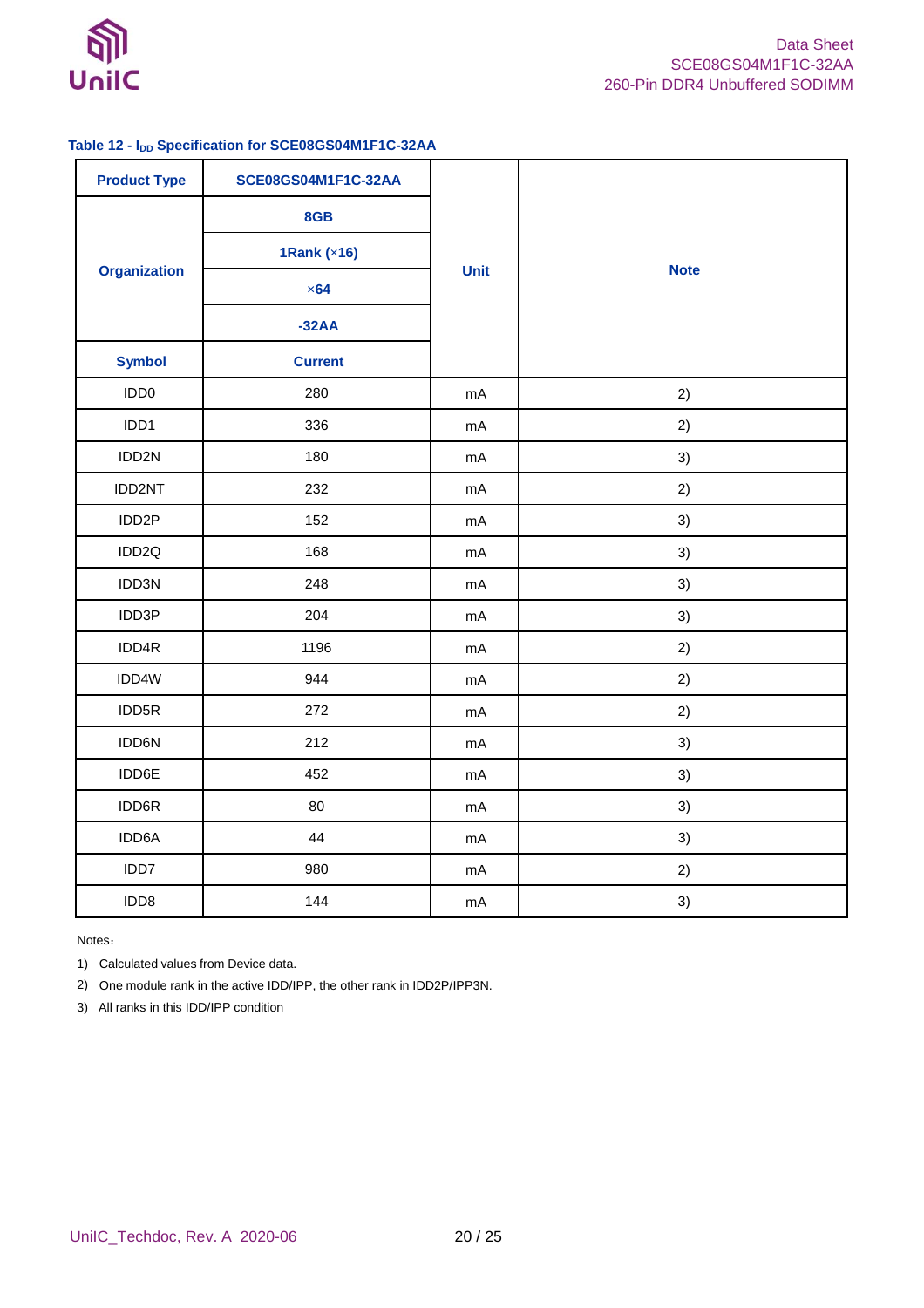

### <span id="page-20-0"></span>**Table 13 - IPP Specification for SCE08GS04M1F1C-32AA**

| <b>Product Type</b> | SCE08GS04M1F1C-32AA | <b>Unit</b> | <b>Note</b> |
|---------------------|---------------------|-------------|-------------|
| <b>Organization</b> | 8GB                 |             |             |
|                     | 1Rank (x16)         |             |             |
|                     | $\times 64$         |             |             |
|                     | $-32AA$             |             |             |
| <b>Symbol</b>       | <b>Current</b>      |             |             |
| IPP <sub>0</sub>    | 16                  | mA          | 2)          |
| IPP3N               | 8                   | mA          | 3)          |
| IPP6x               | 24                  | mA          | 2)          |
| IPP7                | 36                  | mA          | 3)          |

Notes:

1) Calculated values from Device data.

2) One module rank in the active IDD/IPP, the other rank in IDD2P/IPP3N.

3) All ranks in this IDD/IPP condition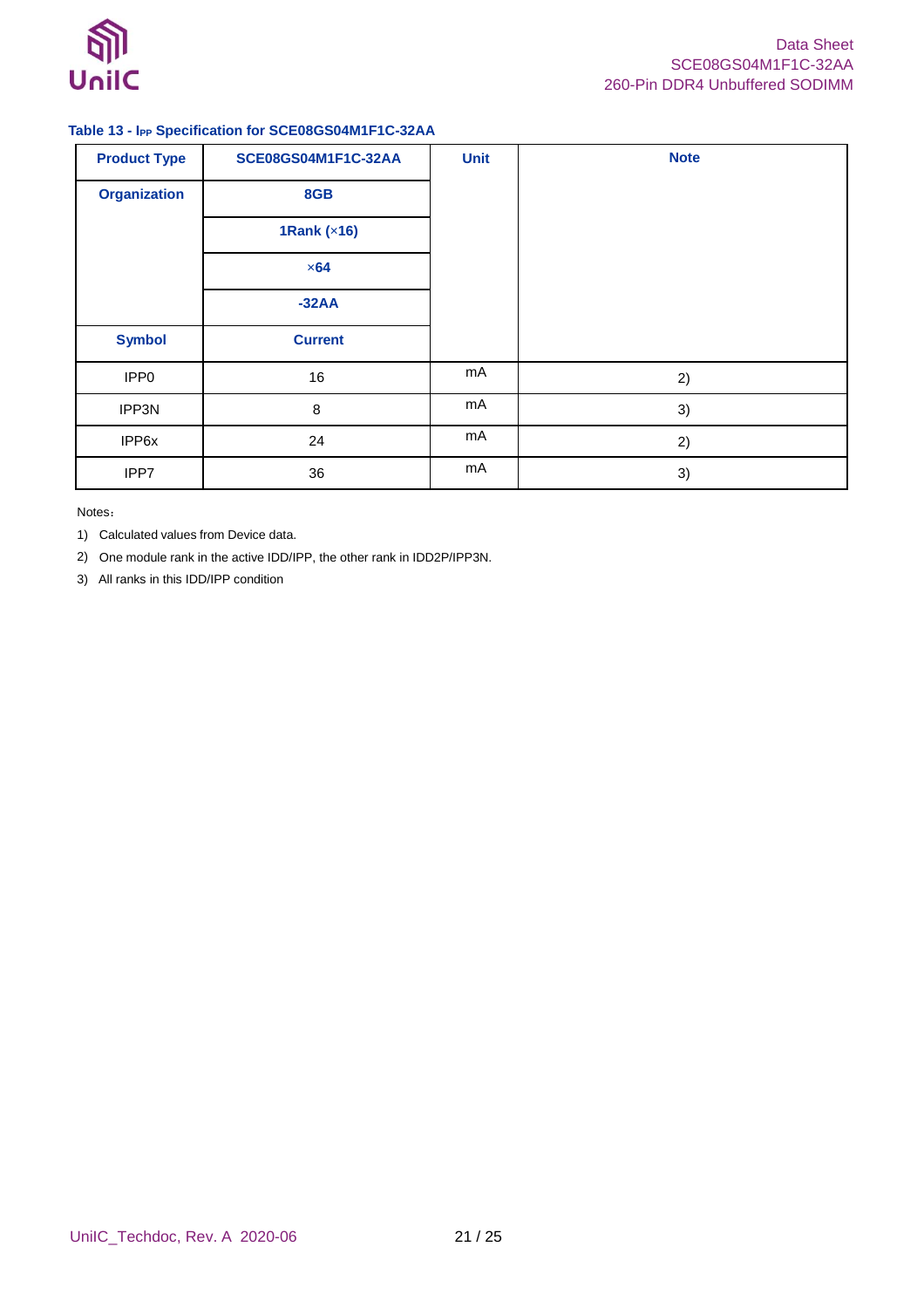

# <span id="page-21-0"></span>5 Package Dimensions



### <span id="page-21-1"></span>**Figure 2 - Package Dimensions\_SCE08GS04M1F1C-32AA**

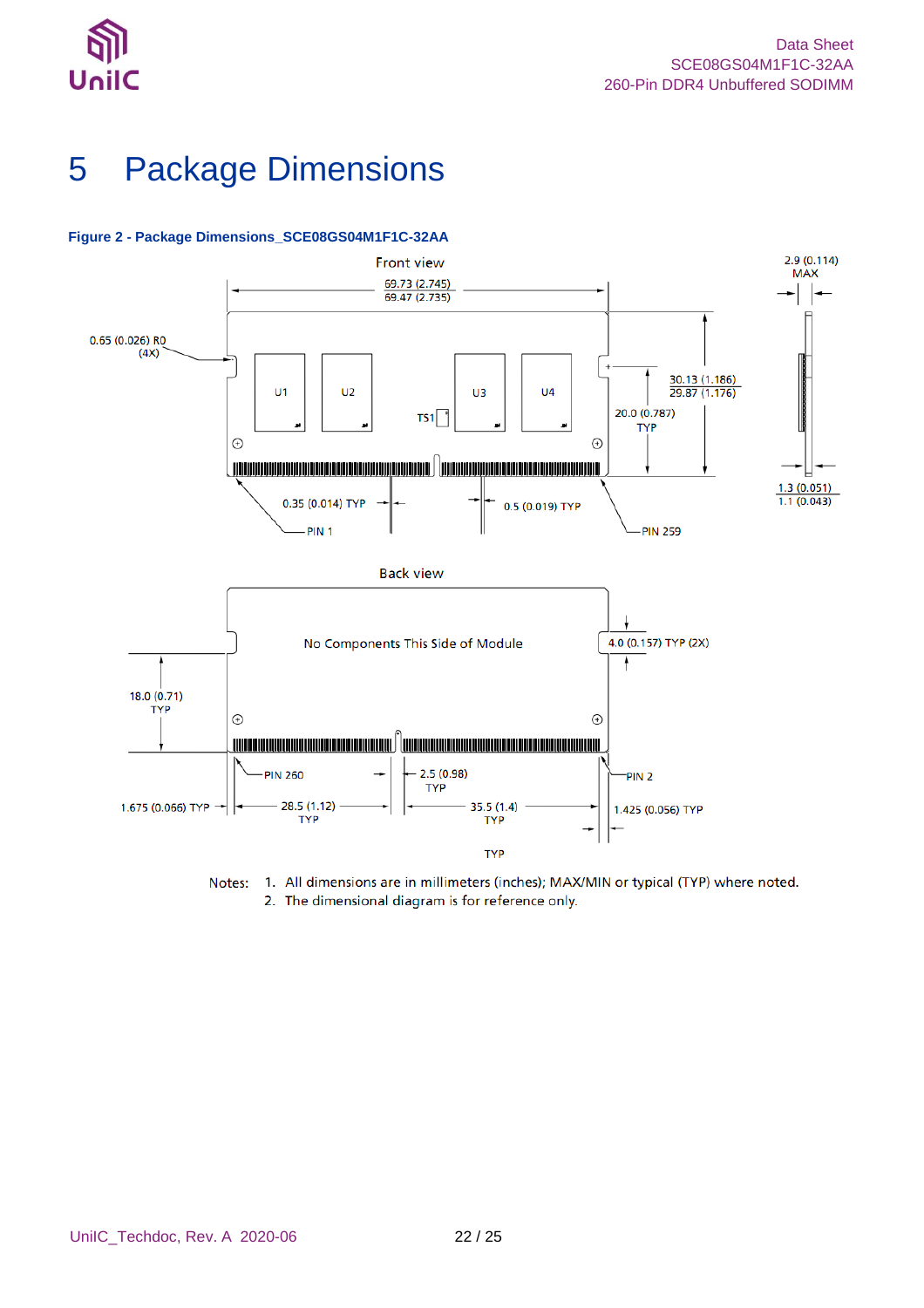

# <span id="page-22-0"></span>List of Figures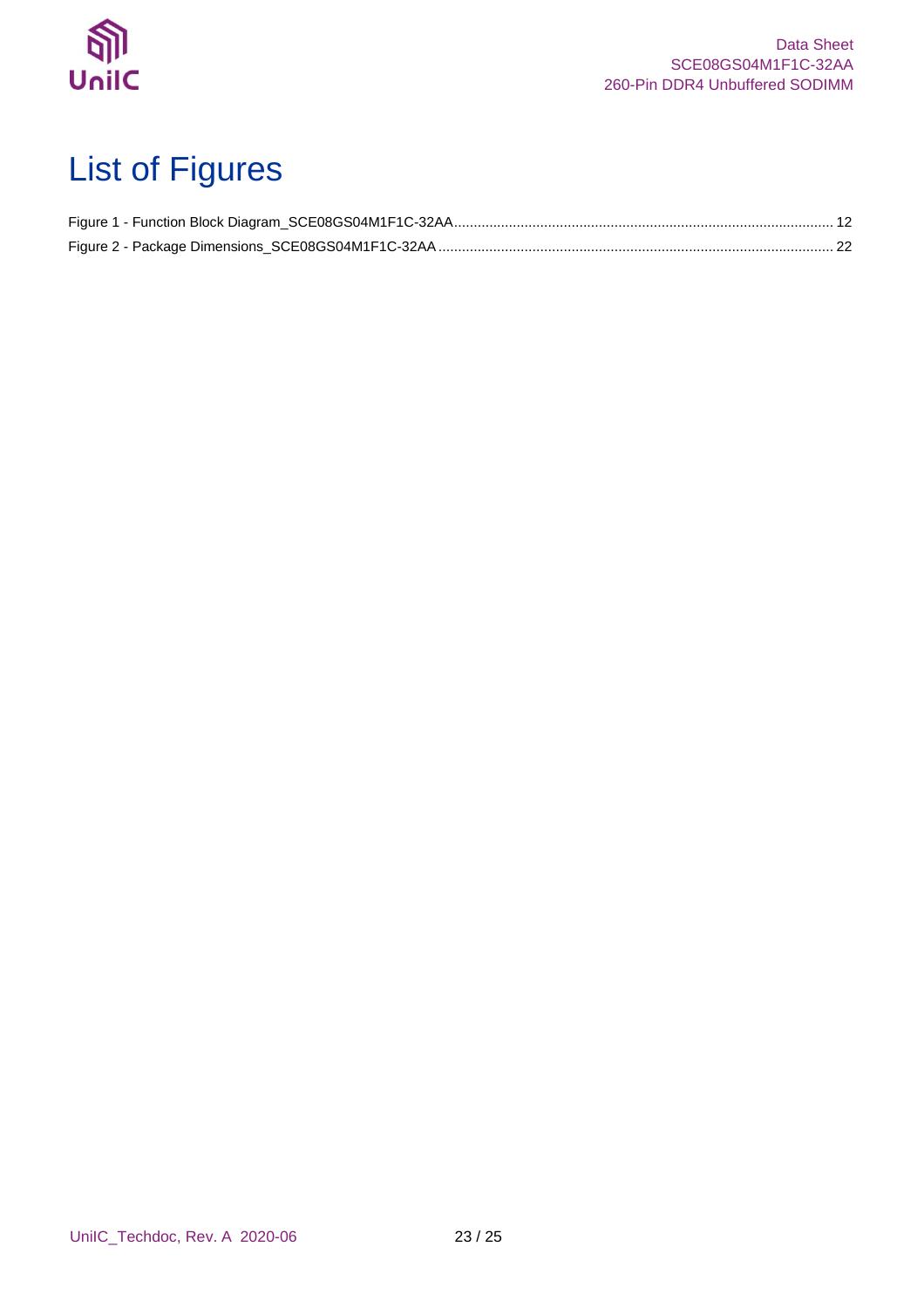

# <span id="page-23-0"></span>**List of Tables**